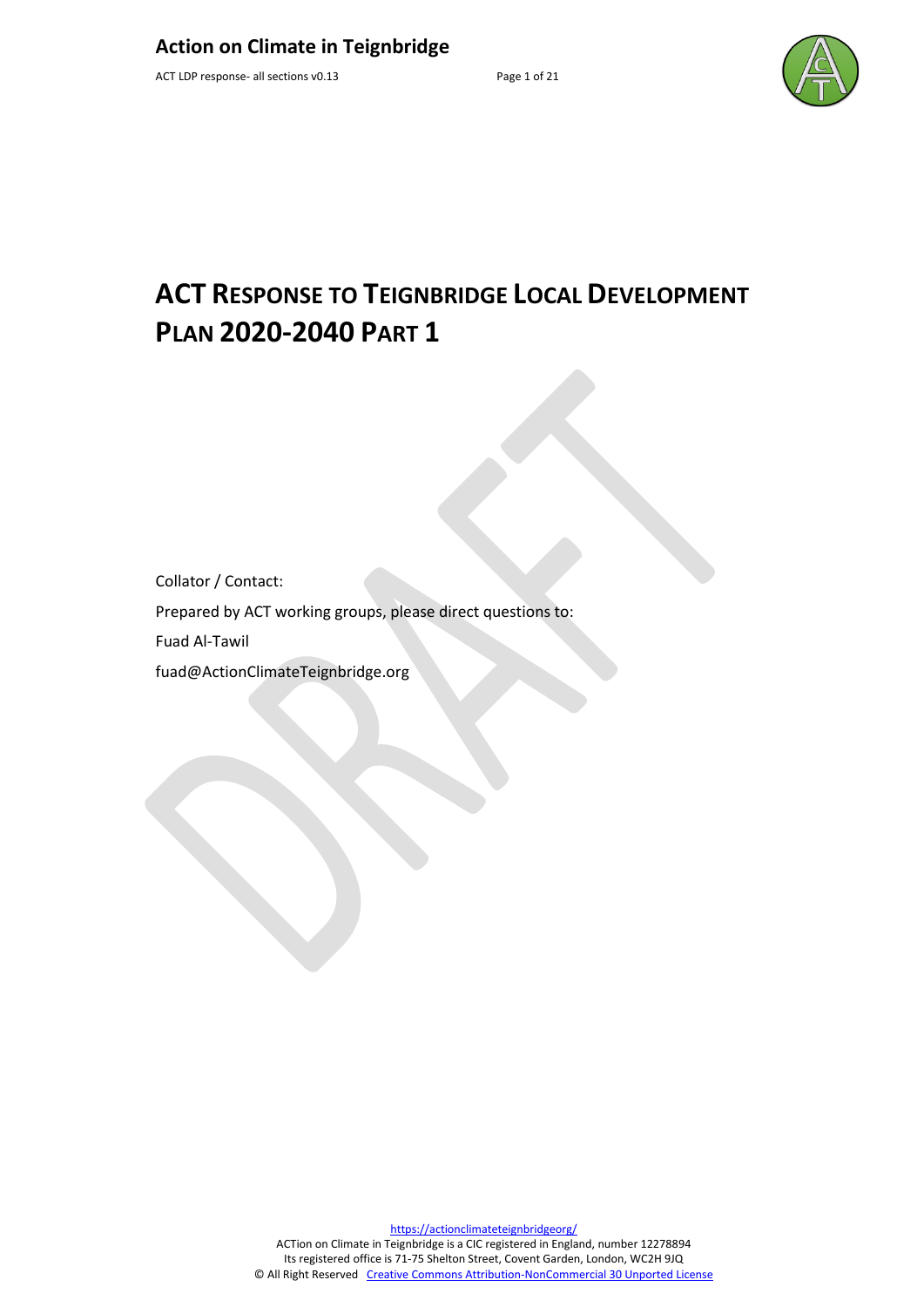ACT LDP response- all sections v0.13 Page 2 of 21



## **Section 1. Overview**

We very much welcome the mention of Climate Change as the first statement in the Vision. Unfortunately, this seems to have been overlooked in the rest of the plan and its policies. For example, the diagram immediately after the Vision statement, **para 1.13**, refers to this as "Reducing Waste and Carbon Emissions" and another "Resilience to Climate Change", i.e. coping with it.

At no stage is TDC's Climate Emergency Declaration referred to as such in this plan. There are 4 references to a Climate Emergency, three of them in general terms and one in reference to DCC's declaration/action Plan. As this is the only declared emergency we would expect to see it given much more emphasis.

Moreover, where there are policies to help mitigate Climate Change, these all have major caveats associated with them, unlike other policies where no emergency exists.

Based on this and the lack of any clear policy on how to avoid Runaway Climate Change, we can only conclude that this political declaration has been largely ignored.

**District summary** Note that the A30 is also a major through route.

**Fig 3 Timetables** The second row is labelled Local Plan part 1 (as row 1) – should this be Local Plan part 2?

**Para 1.19** This states that "no policy can be read in isolation". It goes on to list the other policies and any "material consideration" that will be taken into account when "making a planning decision". This is a clear statement, suggesting that the Plan will not have to repeat related policies which may conflict or caveat certain other policies.

It is therefore perplexing why there are several examples where certain caveats or references to other policies is included. A developer is bound to assume that this has 'special' significance and can rightly argue that the presence or absence of certain other policy requirements is open to interpretation of priorities. It is very unfortunate that this technique is predominantly used to caveat Climate or Environmental policies in favour of new development. The one exception is the EU Habitat Directive.

We suggest the wholesale removal of such cross referencing and selective caveats. This would not only avoid uncertainty, but also improve readability of the Plan. If necessary, Para 1.19 could be reiterated at the start of each chapter to ensure this important point is not lost.

**Useful Terms** A number of terms are used to define policies, but these are not included in the list. Given their significance, they should be. These include:

**Low-carbon power** comes from processes or technologies that produce power with substantially lower amounts of [carbon dioxide](https://en.wikipedia.org/wiki/Carbon_dioxide) emissions than is emitted from conventional [fossil fuel](https://en.wikipedia.org/wiki/Fossil_fuel) [power generation.](https://en.wikipedia.org/wiki/Power_generation) It includes low carbon power generation sources such as [wind](https://en.wikipedia.org/wiki/Wind_power)  [power,](https://en.wikipedia.org/wiki/Wind_power) [solar power,](https://en.wikipedia.org/wiki/Solar_power) [hydropower](https://en.wikipedia.org/wiki/Hydropower) and [nuclear power.](https://en.wikipedia.org/wiki/Nuclear_power) The term largely excludes conventional [fossil fuel plant](https://en.wikipedia.org/wiki/Fossil_fuel_power_station) sources, and is only used to describe a particular subset of operating fossil fuel power systems, specifically, those that are successfully coupled with a [flue gas](https://en.wikipedia.org/wiki/Flue_gas) [carbon capture](https://en.wikipedia.org/wiki/Carbon_capture_and_storage)  [and storage](https://en.wikipedia.org/wiki/Carbon_capture_and_storage) (CCS) system.

**Net Zero Carbon and Carbon Neutral** According to the IPCC these are defined as: Carbon neutrality means having a balance between emitting carbon and absorbing carbon from the atmosphere in **carbon sinks**. Removing carbon dioxide from the atmosphere and then storing it is known as carbon sequestration. In order to achieve net zero emissions, all worldwide greenhouse gas emissions will have to be counterbalanced by carbon sequestration.

> [https://actionclimateteignbridgeorg/](https://actionclimateteignbridge.org/) ACTion on Climate in Teignbridge is a CIC registered in England, number 12278894 Its registered office is 71-75 Shelton Street, Covent Garden, London, WC2H 9JQ © All Right Reserved [Creative Commons Attribution-NonCommercial 30 Unported License](http://creativecommons.org/licenses/by-nc/3.0/)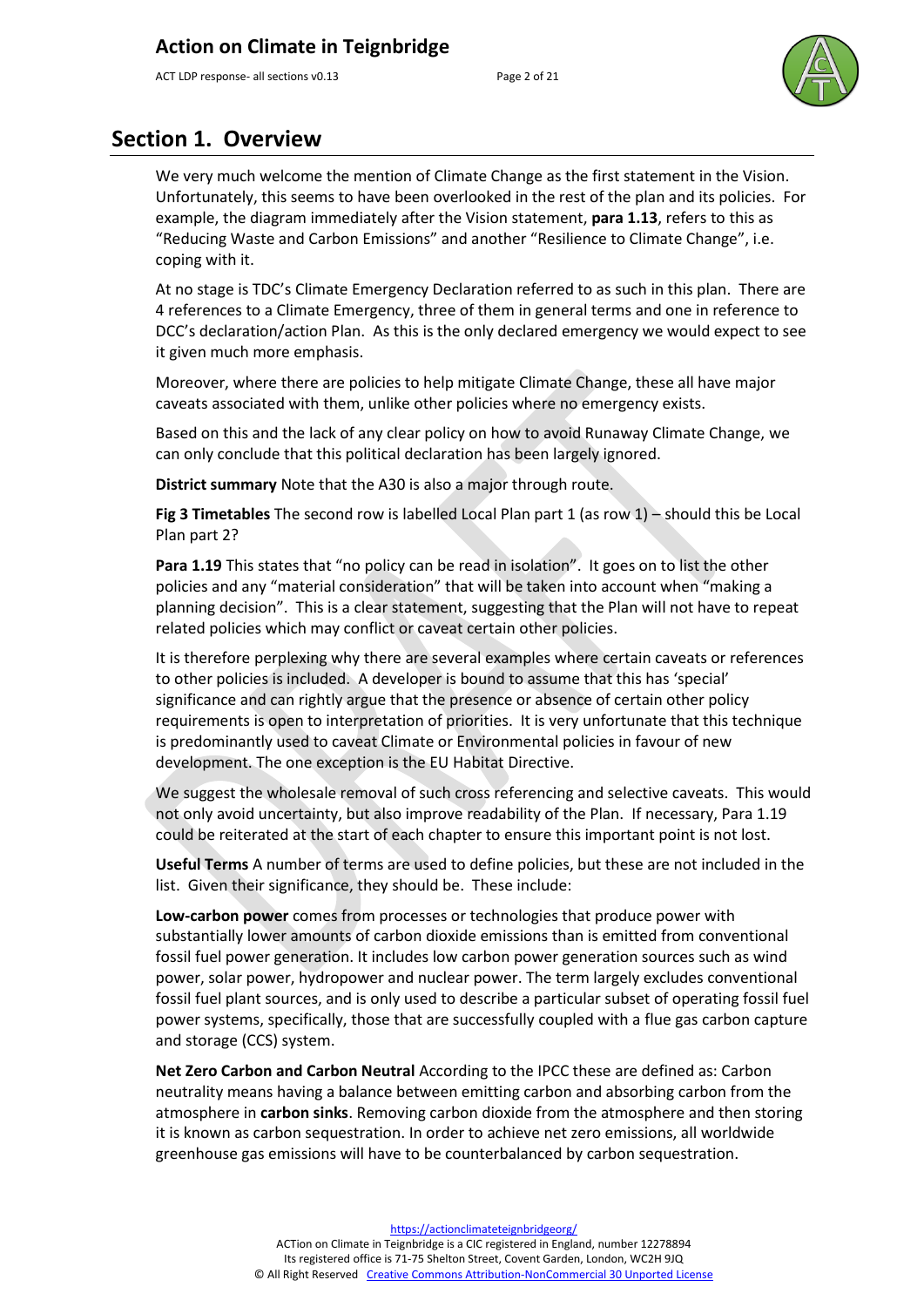ACT LDP response- all sections v0.13 Page 3 of 21



## **Section 2. Sustainable Communities**

#### **2.1 SC1: Sustainable Development**

While this policy largely reflects the NPPF and explains the balance that needs to be struck to achieve this objective, it does not give sufficient priority and emphasis to the declared Climate Emergency. The very definition of 'Sustainable Development' in the NPPF makes this abundantly clear, it includes the impact on "future generations".

Although a balance does need to be struck between Economic, Social and Environmental objectives, the council has only declared an emergency in one area, namely Climate Change. We have all now seen how addressing the current Covid-19 emergency can take priority over other objectives. Climate Change is likely to have even greater devastating impacts on both current and future generations.

It is unclear what the term "perform well" means, how it will be judged and by whom. This process needs to be as transparent and enforceable as possible. While we accept that some decisions will ultimately be taken by the council's Planning Committee, the planning process will inevitably be focused on certain policies or areas of priority/expertise. As Climate Change is the one Emergency already declared, this must be the focus throughout and be given the appropriate priority.

### **2.2 SC2: Settlement Limits and the Countryside**

Having a clear definition of Settlement and Countryside is useful. Our main concern is the extent of exception sites listed in section 6 (Homes). This appears to allow relatively large numbers of homes to be developed (10's) yet several of the criteria listed here are not well defined. This makes it difficult for the planning process to make objective decisions, particularly as developments in the countryside tend to be incremental, i.e. development creep.

The permitted conversion of barns and other structures in the Countryside has become an established route for new housing developments. The combination of this and policies H6-8 make it even more critical to define objective criteria here.

#### **2.3 SC3: Ashburton and Buckfastleigh**

No comment

#### **2.4 SC4: Neighbourhood Plans**

No comment

#### **2.5 SC5: Infrastructure**

It is disappointing to see infrastructure requirements to mitigate and adapt to Climate Change not mentioned as a priority. Although some are referenced under transport and Energy in the supporting notes, these appear to be just the usual placeholders. Indeed, there is no mention of how funds are to be used in the section on Climate Change which allocates a "Carbon Offsetting Fund".

#### **2.6 SC6: Viability**

This is a welcome clarification of the regulatory requirements of the viability test on new developments. We understand the constraints within which the council is operating, however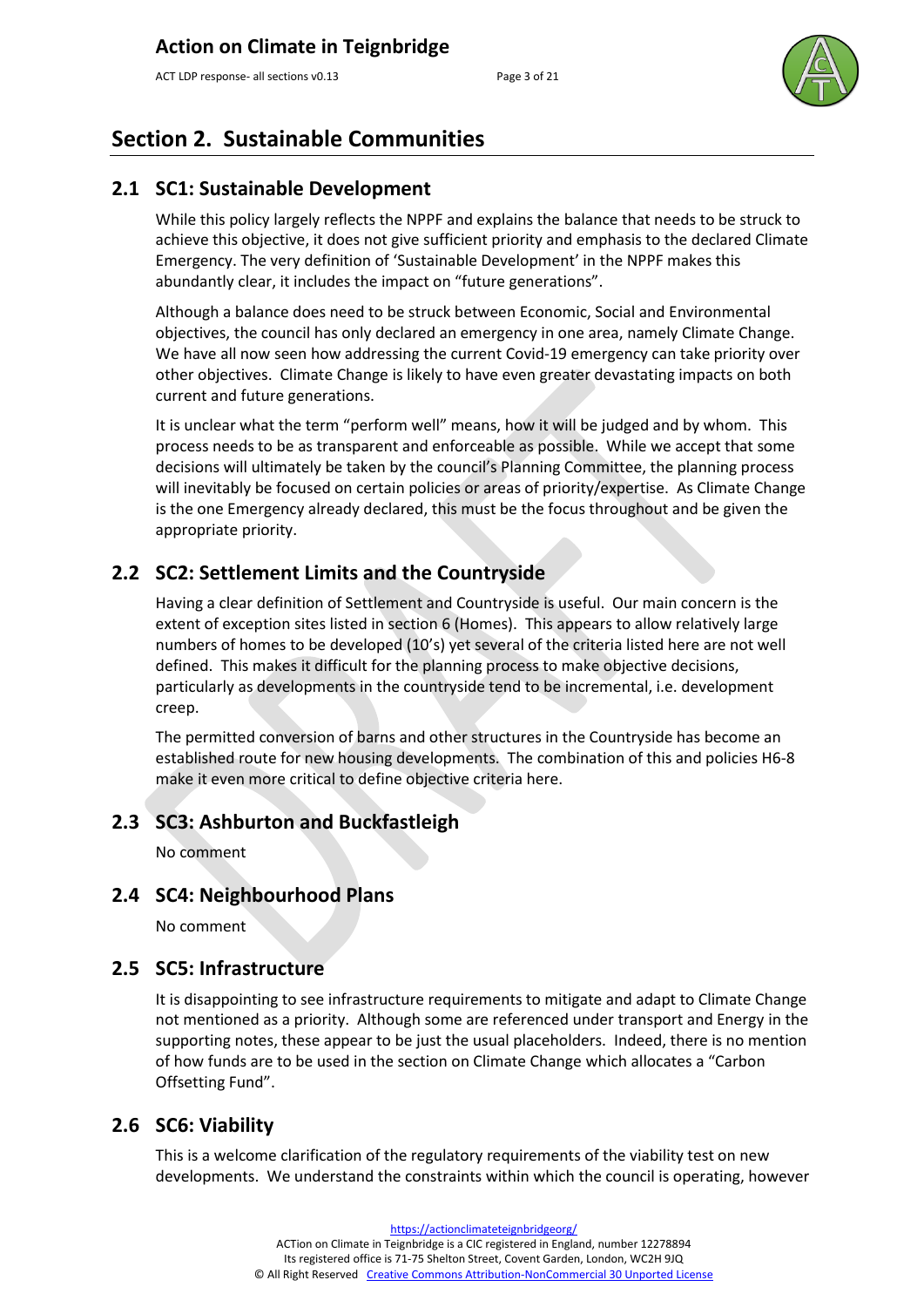ACT LDP response- all sections v0.13 Page 4 of 21



we would encourage a bolder policy which allows the Climate Emergency declaration to be, at the very least, referred to as a possible exception.

This is very much the pivotal policy in which the council makes its position clear, either it intends to continue with setting financial/political viability ahead of its Climate Emergency statements, or it indicates its willingness to reverse this position. We would therefore expect to see caveats applied to new developments which put mitigation/adaption to Climate Change ahead of short-term financial consideration.

The impact of the pandemic should also be taken into account. This policy illustrates the difficulties in holding developers to account for their obligations. One of the grounds for a deviation is 'prolonged recession' which many economists believe we are about to experience as a result of the COVID-19 epidemic. The other grounds for deviation appear to be vague and subject to interpretation to suit the circumstances. In any case given a likely recession, all developments will potentially qualify for a deviation from policy requirements which is likely to result in measures to mitigate Climate Change being dropped in favour of cost cutting to achieve viability.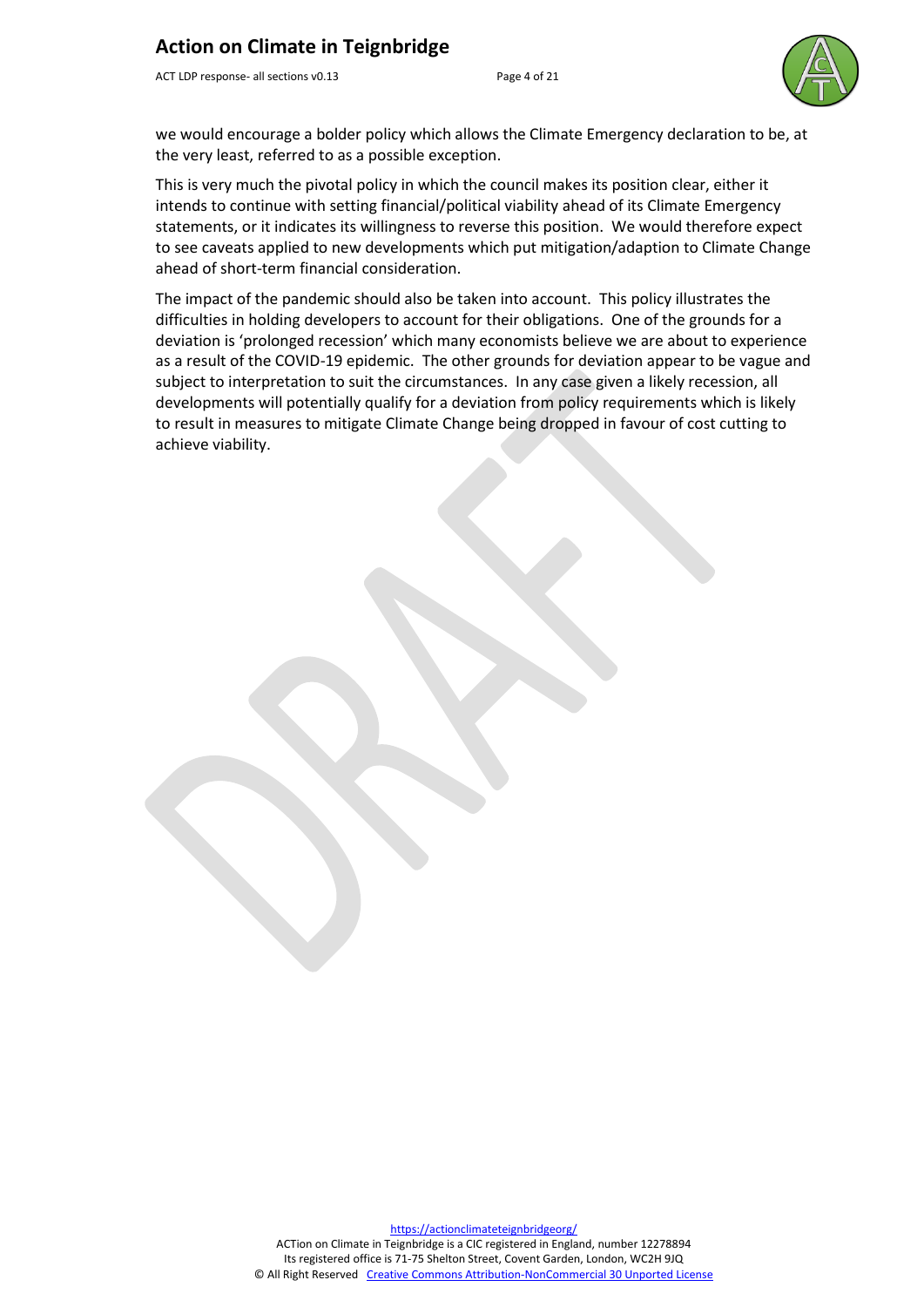ACT LDP response- all sections v0.13 Page 5 of 21



## **Section 3. Climate Change**

We welcome the approach taken in this revision of the Local Plan. It largely reflects the views expressed by ACT and the local community it represents. It is encouraging to see some specific and enforceable policy requirements, we'd encourage the council to include a few others we highlighted in our response to this section.

**Para 3.1** Climate change "is" and "will" threaten how we live rather than "could". The effects listed are only the "direct effects", there are many indirect effects and consequences.

**Para 3.3** The latest CCC Carbon Budgets and their modelling are likely to be updated to bring these in line with the UK's legal requirements under the Paris Climate Protocol. It should be highlighted that the current Carbon Budgets are inadequate and likely to be revised significantly downwards, so the Local Plan will be updated accordingly.

It should also be noted that the government's own figures are for territorial emissions only, so do not include net Carbon imports. Net imported emissions could account for an additional 30-50% .

Furthermore, the government now separates out territorial emissions from 'bunker fuels' for aviation and shipping these alone would add ~10% to territorial emissions. Bunker fuel emissions are territorial fuel supplies used outside the UK. Either all net traded Carbon emissions, or all territorial Carbon emissions are included in the overall figure. The current inconsistency results in substantial UK emissions not 'owned' by anyone.

**Para 3.4** Was it not a Climate Emergency declaration? If so, why not state that? The DCC declaration is referred to as such.

**Para 3.5** There is no doubt that policies tackling energy and Climate Change have wider medium to long-term economic and social benefits, so the word "can" should be omitted from the first line of this paragraph.

**Para 3.6** As well as international and national decisions, local organisational and personal decisions will have a significant impact, probably of even greater impact.

**Para 3.7** Box1 The government is committed to ensuring we remain "well below 2 degrees Celsius above pre-industrial levels and to pursue efforts to limit the temperature increase even further to 1.5 degrees Celsius", rather than "as little as possible above  $2^{\circ}C$ ". This is in line with its commitment to the Paris climate agreement.

recommends the following budgets: **Period Recommended Carbon Budget (Mt**  $CO<sub>2</sub>$  **e)** 

Why not have a table related to targets for Teignbridge. The Tyndall centre report

| ו כו וטע  | Recommended Carbon Budget (IVIt CO) ET |  |  |
|-----------|----------------------------------------|--|--|
| 2018-2022 | 3.3                                    |  |  |
| 2023-2027 | 1.6                                    |  |  |
| 2028-2032 | 0.7                                    |  |  |
| 2033-2037 | 0.3                                    |  |  |
| 2038-2042 | 0.2                                    |  |  |
| 2043-2047 | 0.1                                    |  |  |
| 2048-2100 | 0.1                                    |  |  |
|           |                                        |  |  |

This is the maximum amount of  $CO<sub>2</sub>$  that should be emitted in each period, from energy only.

**Para 3.8 and others** There appears to be a confusion in the use of the terms "zero" and "low" with reference to "technologies". It is unclear why there is a reference to this here.

Throughout this plan "technologies" sometimes refer to Primary Energy generation and sometimes to Energy consumption. The latter cannot be zero or low Carbon, it can only have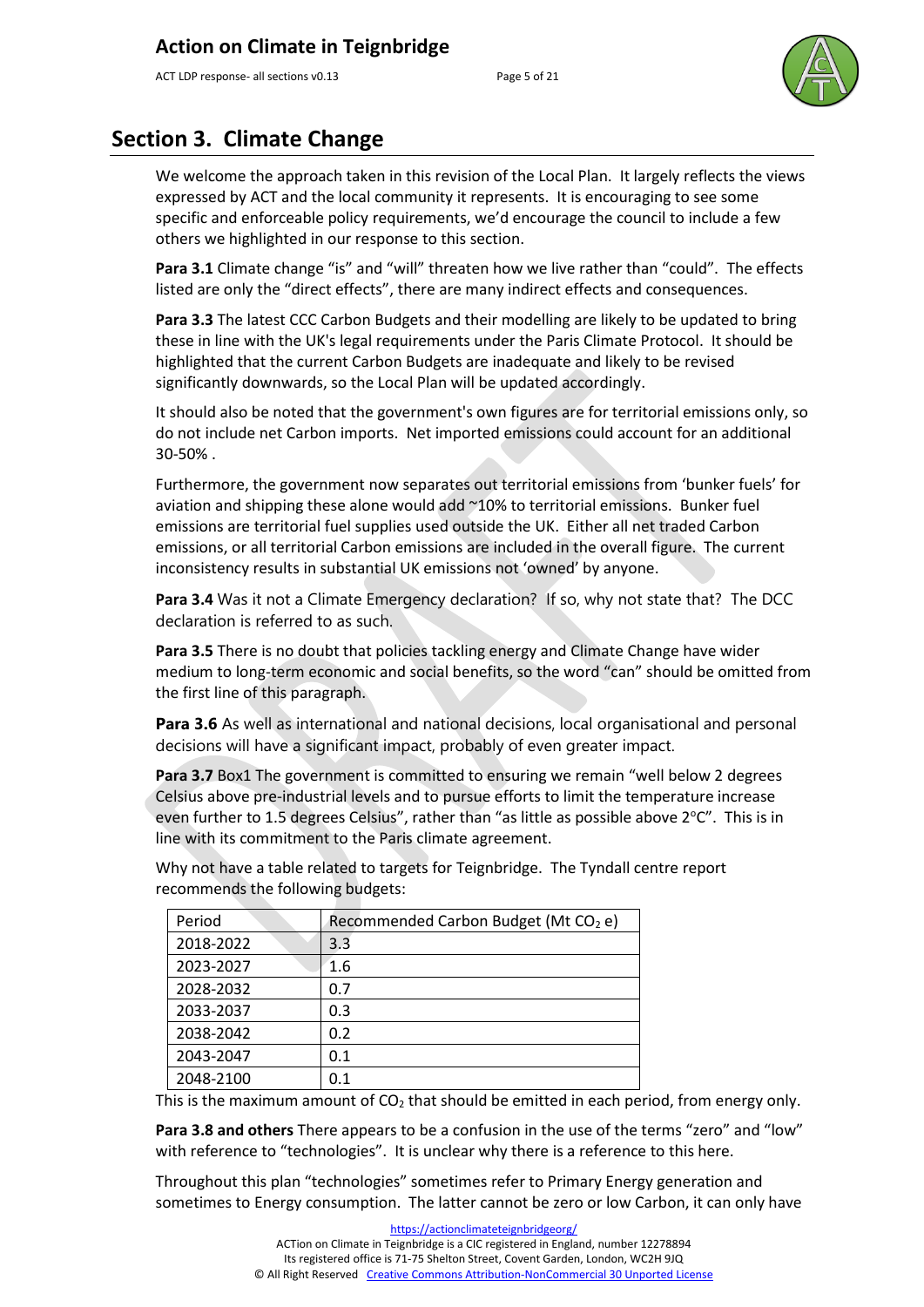ACT LDP response- all sections v0.13 Page 6 of 21



an efficiency rating on how it consumes Primary Energy. This is a critical distinction as without it some policies could be interpreted as supporting Gas Fired Powerplant, regarded by some as a 'low carbon technology'. Yet, the Carbon emissions for these are higher than grid electricity, so will increase overall emissions.

**Para 3.9** We note that from OS maps that current tree area in Teignbridge is 12480ha. A 5% increase is 624ha. Assume a sequestration rate of 4.01 tonnes/ha/year then this sequesters 2.5kt of CO2e. In 2017 LULUCF was -41.5kt. Overall, 2017 emissions were 772.69 kt. Our previous comments explored a 25% increase in tree cover, even that would only increase sequestration by 10kt per annum.

While 0.3% is a welcome contribution, it will only represent a small level of mitigation in Teignbridge's Carbon Emissions.

#### **3.1 CC1: Resilience**

Why is fossil fuel scarcity mentioned here? What is the evidence for there being a scarcity? If there were, then surely this would not be a bad thing to mitigate Climate Change? Is it meant to refer to minimising the impact of fossil fuel price increases? Possibly replace "Fossil fuel scarcity" with "elimination of fossil fuel use".

**Measure c** Refers to "energy contamination", what is this?

#### **3.2 CC2: Carbon Statements**

This is an excellent policy if our interpretation is correct. Given that this is the only concrete policy to address the council's Climate Emergency declaration, we very much expect it to remain intact when viability calculations are completed. Apart for the COVID19 pandemic, we are not aware of any other declared emergency, so we would expect a similar response to avert the impact of runaway Climate Change if we stay on our current trajectory.

The last para defines the meaning of "Carbon Neutral" developments, that is to eliminate, sequester or offset all regulated emissions. The second para of this policy states that that the policy seeks to "achieve Carbon reductions", this may be misleading as it does not state that the level of reduction expected is 100%.

We would also suggest that given the significance of the term "Carbon Neutral" and its use throughout, that its definition within the policy is placed in the list of terms used in the document.

**Measure a** The wording for transport "Reduce as far as feasible transport emissions associated with the development, depending on its location" is exceptionally vague and therefore open to arbitrary interpretation. Since this is not a regulated emission which can be verified, it should not be included. Instead reference to the other two transport related policies should suffice. For example, "Reduce as far as feasible transport emissions associated with the development" could be used.

**Measure b iii)** "Use of low carbon solutions where additional energy is required for building services such as heating, ventilation and air conditioning limiting use of natural gas;" Including natural gas in the same sentence is confusing. Would it be better to have a separate point – for the avoidance of doubt natural gas is not a low-carbon solution.

**Measure c iii** It seems odd to highlight these two in the policy statement rather than provide a more comprehensive list of possible 'future proofing' measures. We also question the inclusion of Vehicle to Grid as one of these measures since electricity flows in both directions, so if the capacity of the import is specified, then that is also the capacity of any export which is unlikely to be larger than the import. Th[e V to G catapult](https://es.catapult.org.uk/wp-content/uploads/2019/06/V2GB-Public-Report.pdf) report found that there were limited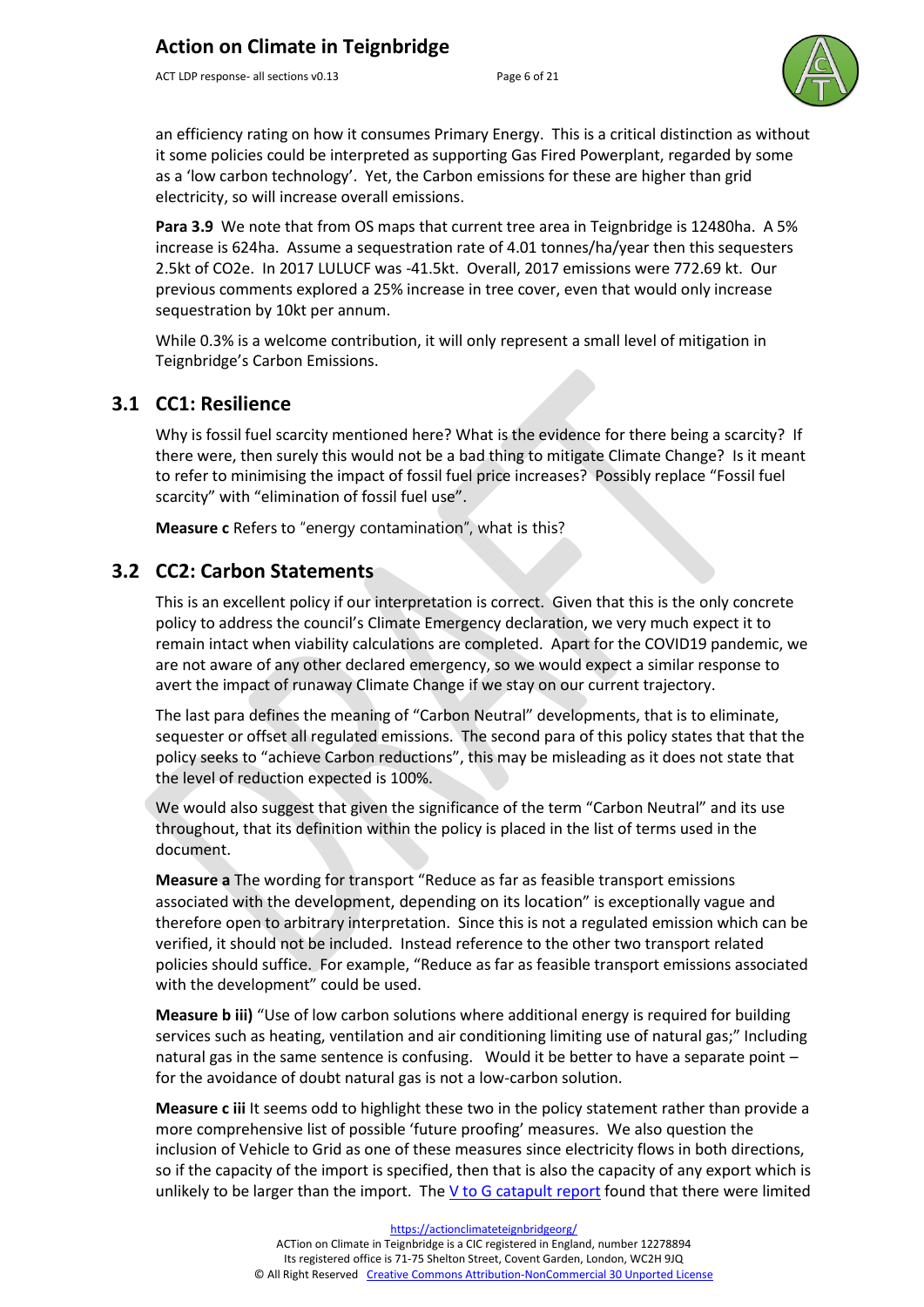ACT LDP response- all sections v0.13 Page 7 of 21



circumstances where V to G could be cost effective, one condition is that the plug-in rate needs to be much higher than average, small-scale battery storage is more likely to be viable and is a more likely source of feeding into the grid. Could this be reworded to "Ensuring that the ability to install future solar PV and export to the grid is not precluded"?

Should electricity storage be included in the list of technologies that should not be precluded?

**On-site Carbon reduction caveat** In our previous response we suggested:

*"Where it is not feasible or viable to deliver carbon reduction requirements on-site, methods such as off-site provision will be considered. This will need to be through a specific deliverable proposal or financial contributions to a potential future carbon offsetting fund."* 

How will the carbon offsetting fund reduce GHG emissions and by how much? Why would it not be possible to deliver carbon reduction requirements on site?

Off-site measures contributing to an offsetting fund, this requires that a fund is set up for this purpose, who is to be responsible for this? How will the financial; contribution be determined? We would suggest that any offset contribution is calculated on the basis of implementing an equivalent, verifiable, Carbon reduction within Teignbridge.

**Para 3.16** Heat Pumps are a consumer of energy rather than a renewable energy source. When used in inappropriate buildings they can increase Carbon emissions. Similarly, District Heating systems in themselves are not inherently a source of renewable energy, rather an efficient method of delivering a primary source of heat energy, ideally a zero or low Carbon source.

**Para 3.18** This seems to introduce a different term "Net Zero", is this the same as "Carbon Neutral"?

Energy Hierarchy Off-setting is mentioned, but there is little information on how this is to be measured assessed and implemented. Offsetting is an essential tool at the start of decarbonising our Built Environment, ACT would welcome a discussion on how best to deliver an effective and balanced approach.

"In both cases, this will require ensuring a three phase electricity grid connection is provided to enable greater capacity, flexibility and two-way flows." Mandating a 3 phase connection could compromise viability, see our comment under 3.25 for more detail. An on-site static battery should be considered to ensure that on-site use of electricity generated from PV is maximised. The statement "It is important that buildings are designed to be "PV and heat pump ready" so that an occupier can easily install PV panels or a heat pump without needing to make unreasonable or prohibitively expensive alterations to the fabric of the building or the electricity grid connection.

## **3.3 CC3: Electric Vehicle Infrastructure**

**Point b** It is not clear what level of provision of charging points for developments with on highway parking is required. Is this also one per dwelling? What mechanism will be applied to ensure that these charging points are available to residents as opposed to the general public?

**Point c** We have previously questioned this; the 30% market share needs better definition, is it:

- % of new car registrations (from SMMT)
- % of all cars registered in Teignbridge
- % of all cars registered nationally (or Devon / South West)

Western Power's Two Degrees scenario predicts that Plug-In Vehicle<sup>i</sup> growth for Teignbridge will be as follows:

ACTion on Climate in Teignbridge is a CIC registered in England, number 12278894

Its registered office is 71-75 Shelton Street, Covent Garden, London, WC2H 9JQ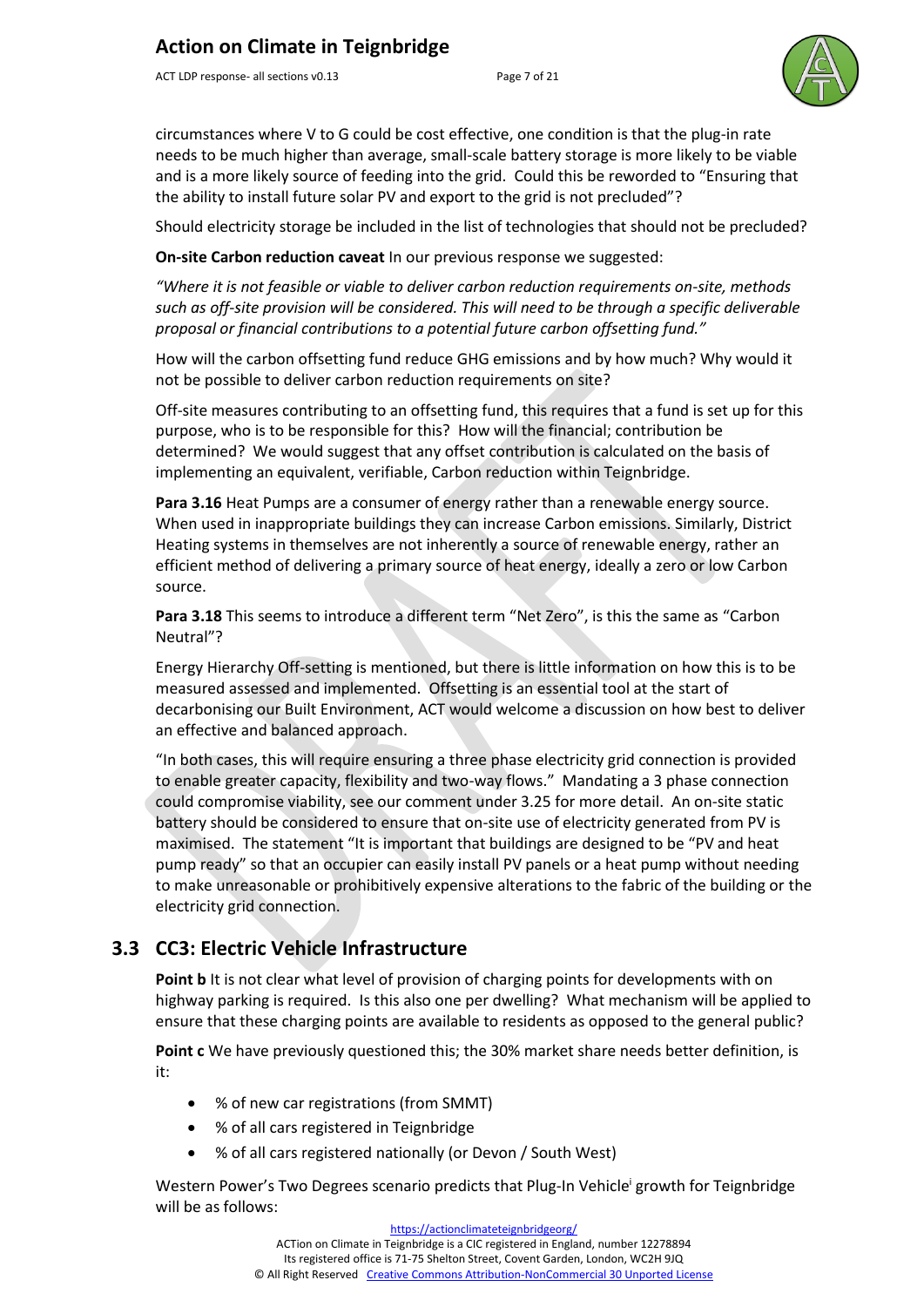ACT LDP response- all sections v0.13 Page 8 of 21



| Year | No. of PHEV | No. of BEV | All Plug-in<br>vehicles | Registered<br>vehicles<br>(2018) | $%$ of<br>registered<br>vehicles |
|------|-------------|------------|-------------------------|----------------------------------|----------------------------------|
| 2023 | 5150        | 2790       | 7940                    | 94081                            | 8.44%                            |
| 2025 | 8635        | 5035       | 13670                   |                                  | 14.53%                           |
| 2028 | 14996       | 10818      | 25814                   |                                  | 27.44%                           |
| 2029 | 17172       | 13726      | 30898                   |                                  | 32.84%                           |
| 2030 | 19307       | 17228      | 36535                   |                                  | 38.83%                           |
| 2032 | 22953       | 26626      | 49579                   |                                  | 52.70%                           |

It is quite likely that sales of petrol, diesel and plug-in hybrids vehicles will be brought forward from 2035, in which case the above figures may underestimate market share. Visitors to the area requiring public charging should also be considered. To take account of visitors, it would be more reasonable to use national market share. The above forecast means that 30% market share could be hit about 2028-2029, which is about the time the next plan revision will come into force.

A problem with specifying 30% (or any number < 100%) is that in a period of rapid growth, many developments will have insufficient charging points within a few years of the development being completed.

**Point e** The policy mandates electric car charging points and says that it must be possible to fit a heat pump and PV without modification to electricity supply. Would it not be more appropriate to state what must be achieved rather than how? The how should be left to those delivering the technology, the role of the council will be to verify efficacy.

**Point f** Refers to including 2X fast (7 to 22kW) EV charging points. Is this 2 per application or 2 per site? The difference is that once 2 chargers are present further applications don't trigger a new charger. Considering the long charging times at petrol station with 7kW or 22 kW, is this really the right place for these?

**3.25** Specifies that a 3 phase connection should be supplied in order to provide for greater capacity, flexibility and two-way flows. Since 2018 new charging points financed by OLEV (including for connection to a single phase supply) must be capable of being remotely controlled by the DSO, this is done by wireless means (SIM card or Wifi connection). 3-phase therefore is not necessary to provide flexibility. A 3-phase supply has significant cost (costs over £4K are not uncommon), so to specify a 3-phase supply in the local plan could affect viability. It is suggested that a 3-phase supply is removed in favour of the requirement to deliver electrification of transport and where appropriate heat to meet the net-Zero target.

#### **3.4 CC4: Sustainable Transport**

Policy impact assessment **provision h** specifies shared cars and bikes, as government is now consulting on micromobility vehicles, this should be worded to include these. We suggest:

**Point h)** provide car sharing parking spaces, bicycle and other vehicle sharing facilities.

There should probably be an explanatory note:

Government is currently running the future of transport regulatory review, and it is proposed that trials of electric scooters are started to reduce the need for public transport in the Covid-19 pandemic. It is not yet clear how these other innovative forms of transport might evolve,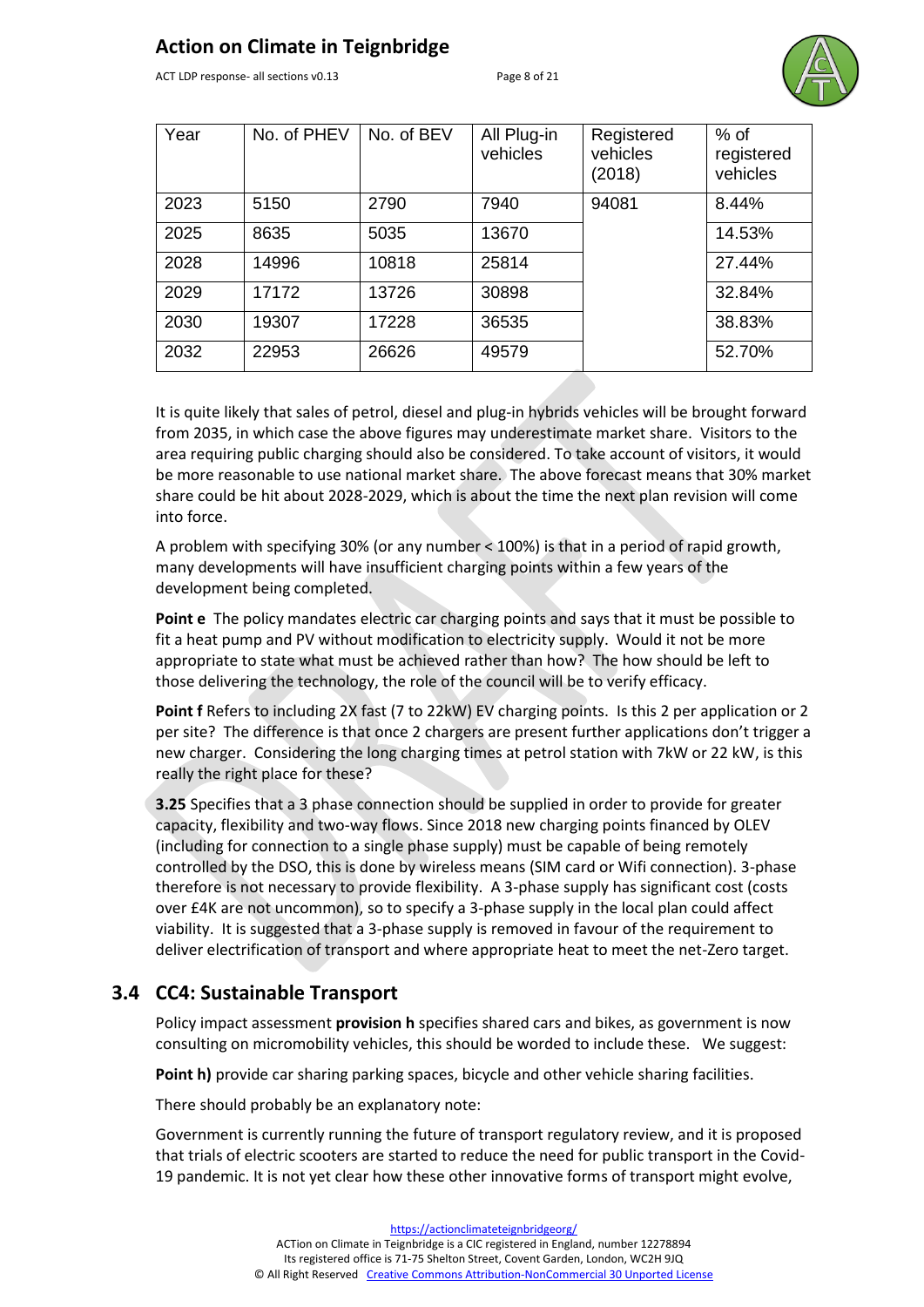ACT LDP response- all sections v0.13 Page 9 of 21



but if these are shared they will need some dedicated area for docking.

#### **3.5 CC5: Renewable and Low Carbon Energy**

The caveats in this policy provide almost the same rights/preferences for non-renewable energy generating technologies. As there is no clear definition of what non-renewable and low-carbon energy generation technologies mean, almost anything is possible. It seems only Diesel is explicitly excluded in paragraph 3.32, natural gas should also be explicitly excluded.

It appears that this policy clearly sets energy consumption ahead of Carbon emissions. This goes against every statement made up to this point. If Climate Change is to be mitigated as stated, there can be no new development which increases overall emissions. Indeed, policies should aim to reduce emissions.

As offsetting is a necessary part of the effort to decarbonise, at least in the early stages, this policy should be worded accordingly. So the only caveat would be for a non-renewable energy generation technology (and includes low-carbon) to demonstrate that it can deliver a lower Carbon Intensity source than what it is replacing. ACT can provide government data for Carbon intensities of all primary energy generating technologies, these can then be used as a clear indicator of the contribution to Climate Change mitigation.

**Para 3.29** States on-shore wind is constrained. The constraint essentially comes down to landscape value. On-shore wind is more needed as it tends to perform well in Winter. Sites with average wind speeds above 6metres/sec are viable for wind development – suitable sites in Teignbridge are on higher ground, particularly Dartmoor. In our previous comments we said:

"*Solar on its own isn't enough. The reason on-shore wind resource is constrained is landscape considerations, including a report done some time ago on the landscape impact of wind turbines. Some visualisation of turbines in the landscape should be undertaken, to see if turbines at sites with appropriate wind are acceptable. PV should be accompanied with some kind of longer-term storage, such as electrolysis to produce hydrogen which is stored in compressed form and then fed through a fuel cell to generate electricity when required.*"

**Para 3.32** Grid Balancing and increased EV charging are legitimate demands, however these cannot be allowed if the additional electricity generating technology is not low carbon or renewable. In particularly EV charging impact is a question of convenience, compared to Climate Change which is an emergency. EVs in themselves can contribute to a significant reduction in overall emissions from transport, but only if we maintain or reduce the grid's Carbon Intensity. This must therefore be the key measure for any caveat to new electricity generating plant.

#### **3.6 CC6: Energy Storage**

**Para 3.36** It may be useful to include other emerging electricity storage technologies so as not to exclude more efficient emerging ones.

For example, only Lithium-ion batteries and hydro-electric storage technologies are listed, yet flow batteries and Cryogenic storage are probably more cost effective.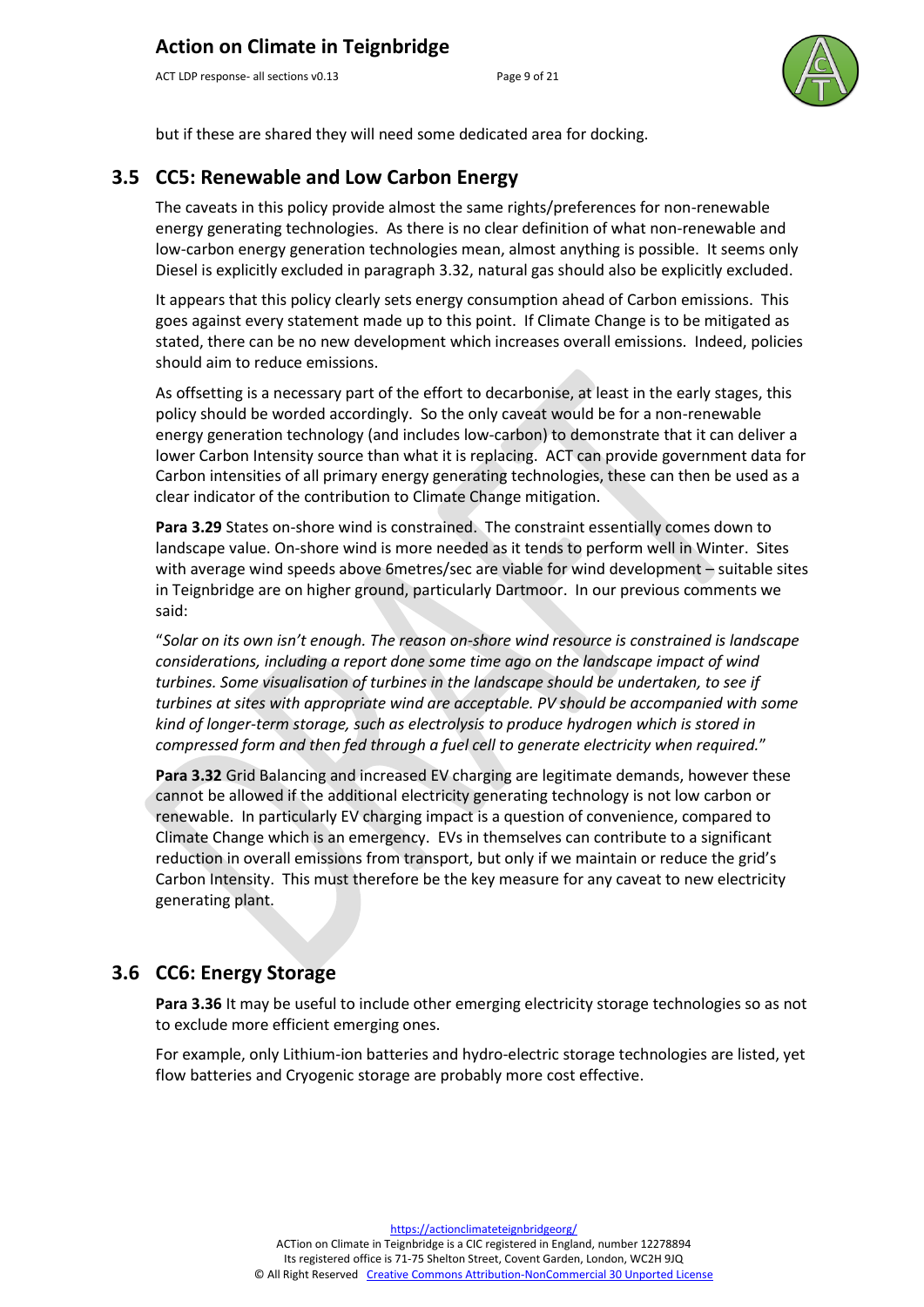ACT LDP response- all sections v0.13 Page 10 of 21



## **Section 4. Design and Wellbeing**

The policies in this section are quite comprehensive, hopefully they will be given the weight they deserve in assessing any new development. We have some general comments:

- The word "should" is used in the criteria for policy **DW14**, we believe "will" or "must" would be more appropriate, otherwise it is an optional policy and very likely to be ignored. Apart from one of the list of criteria/requirements, the majority qualify for being mandatory.
- Could Community Hubs together with other community amenities also be suggested, similar to enterprise hubs?
- Could planted boundaries be favoured over solid structures?
- We would expect to see development excluded from productive farmland. There doesn't seem to be any criteria on what land is allocated. How will Part 2 of the Local Plan be informed without these?

[https://actionclimateteignbridgeorg/](https://actionclimateteignbridge.org/) ACTion on Climate in Teignbridge is a CIC registered in England, number 12278894 Its registered office is 71-75 Shelton Street, Covent Garden, London, WC2H 9JQ © All Right Reserved [Creative Commons Attribution-NonCommercial 30 Unported License](http://creativecommons.org/licenses/by-nc/3.0/)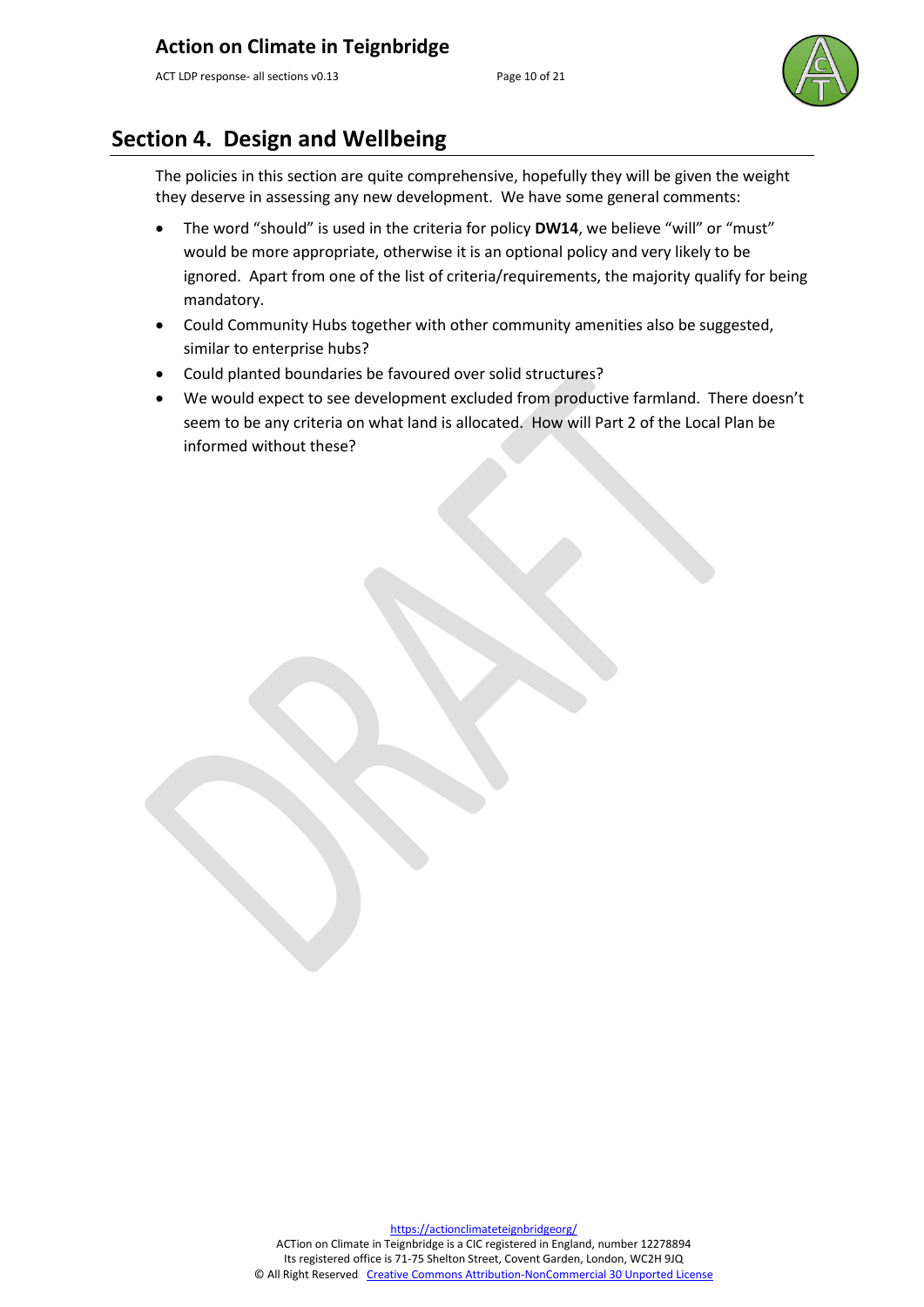ACT LDP response- all sections v0.13 Page 11 of 21



## **Section 5. Economy**

We recognise the considerable work which has underpinned revising this chapter, and welcome several of its policies. We are confining our comments to the overall theme and priorities of the chapter. We would like to see those change, with consequent effects on the policies, and would be very glad to work with the council to revise the latter.

Paragraph 5.1 lays out the overall theme of the chapter, stating that Teignbridge needs a strong, sustainable and resilient economy. We agree. It is important, however, to define the terms sustainable and resilient so that they reflect the council's net zero target, and widely agreed terms such as the UN Sustainable Development goals, so far as is possible within planning law.

We realise that the NPPF, while referring to the five guiding principles of sustainable development as laid out in the UK Sustainable Development Strategy, states that the NPPF as a whole represents the government's view of sustainable development. Nevertheless, paragraph 5.1 provides an opportunity to express the council's intent to deliver sustainable development according to the five guiding principles, so far as is possible within the law, and to reflect the need to meet the three sustainability objectives in Chapter 2 of the NPPF (economic, social & environmental) in mutually supportive ways.

This introductory paragraph can then be expanded to include the council's view of what a sustainable and resilient local economy can be, drawing on:

Its net zero carbon target. This represents the key way in which the council can contribute to sustainability and resilience, since failure to achieve net zero emissions across the planet will have devastating consequences for humanity.

We understand that the council wishes the target to have primacy in all its planning, projects and decision-making so far as the law and financial constraints allow, and this should be reflected in the introduction. For example, the council could state that it will:

- o permit, in principle, developments which contribute to the target,
- $\circ$  oppose, in principle, developments which reduce the likelihood of achieving the target, and
- o maximise support for, and facilitate approval of, proposals of types listed in the chapter, in all cases, so far as the law and resources allow.
- The UN Sustainable Development goals, which the UK government has committed to achieving.
- The UK Sustainable Development Strategy's five principles.

There is an additional reason for taking this approach now. Since the draft revised plan was written, the Covid-19 pandemic has changed the way the economy and society operate, and we will not return to the previous status quo. While there is a great deal of uncertainty around how the new economy will operate (and we are sure the council is planning to revisit its draft to take account of this), it does seem that many priorities have changed.

At the time of writing, the government is advising against the use of public transport, and advocating cycling and walking instead. Home-working has become a way of life for many. There are proposals for rapidly turning road space into cycling and pedestrian space.

At the same time, people are enduring a fundamental shock to their way of life which is unique in their lifetime. They may well be more willing than ever to see change which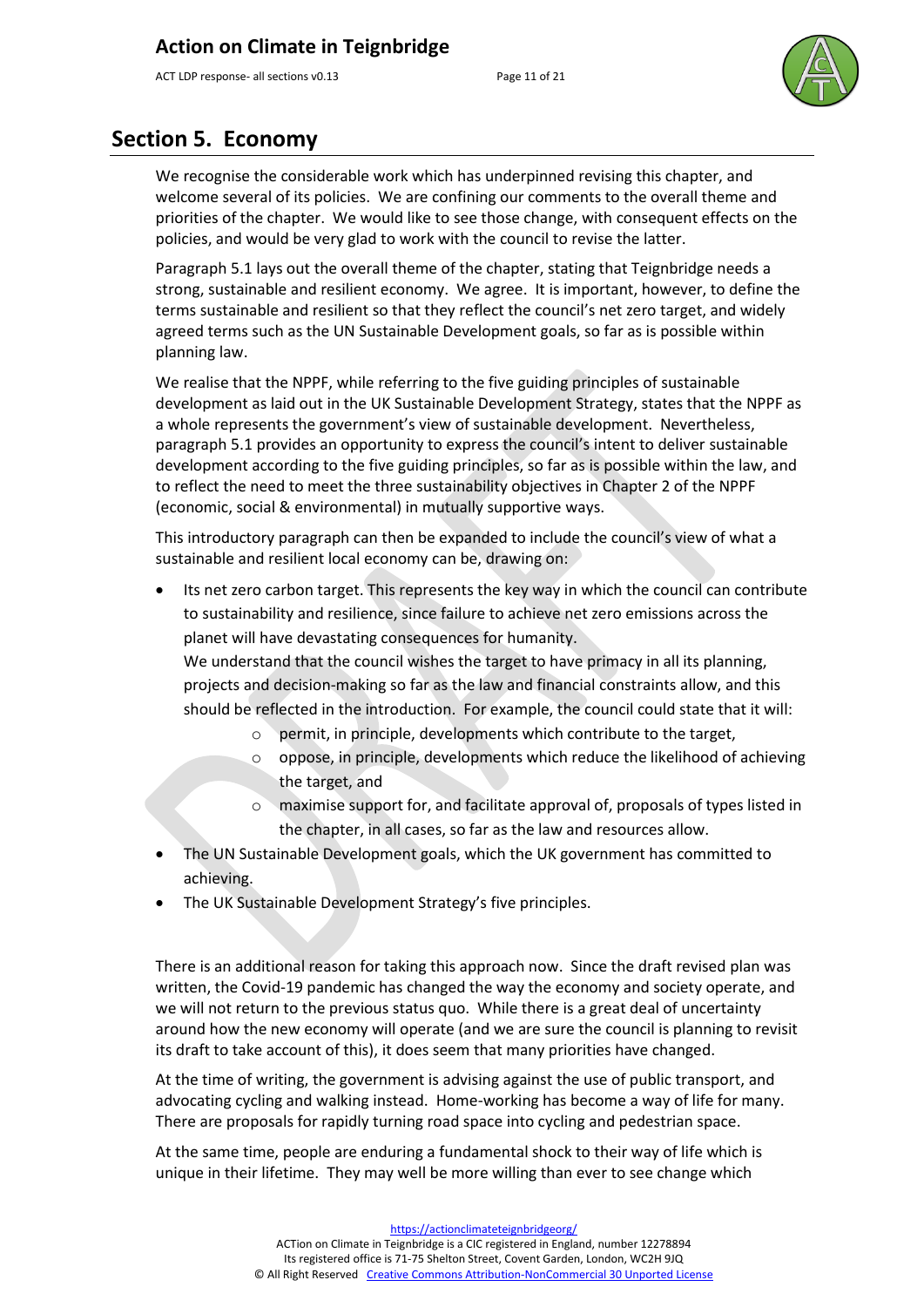ACT LDP response- all sections v0.13 Page 12 of 21



mitigates an even more serious shock, that of climate disaster.

Having set out its stall, the introduction could then give examples of the kinds of development it would like to see, and those which it would not. The former could include those which:

- promote a regenerative, circular economy, designed to increase wellbeing
- fall within a green local jobs initiative, such as skills development in renewable energy installation and energy efficiency
- Promote biodiversity

Development which the council could state it would not like to see could include:

- Those which purport to only deliver economic growth, rather than growth in wellbeing. In this context, it should state that GDP is not the growth measure it prefers. Instead, it could promote either a wellbeing index, or, at the least, a truly green growth measure, which focused solely on activities which significantly contribute to the net zero goals. Those activities should also be shown to be sustainable and resilient.
- Those which increase net carbon emissions.

We have the following overarching comments on policies followed by specific comments on each policy.

- All policies should be reviewed to maximise their fit with the council's net zero 2025 target, within the constraints of the law, including the NPPF.
- In line with the above comment, references to "growth" should be reviewed, and either deleted, or replaced by a reference to "growth which contributes directly to achieve the net zero 2025 target", as appropriate.

#### **5.1 EC1 Business Development**

#### **b) ii.** Amend to read

"The standard of highways and road safety is appropriate, including that there is safe cycling and walking access from locations where most employees are likely to live"

Add b) iv. sustainability requirements are met;

**Add b) v.** there is no negative impact on the environment or on local biodiversity.

**Para 5.2** Add at the end "taking into account at all times their impact on the environment and local welfare."

**Add new paragraph 5.5** to describe the importance of safe cycle and walking access and how developers will be able and required to demonstrate it will be put in place.

## **5.2 EC2: Local Supporting Services for Employment Sites**

**Point b)** replace "walking distance" with "walking or cycling" distance

**Add point f)** the development is carbon neutral and has no negative impact on the environment or quality of life in the locality.

**Para 5.7** Amend first clause to read "Local services include cafes, takeaways, cycle hire and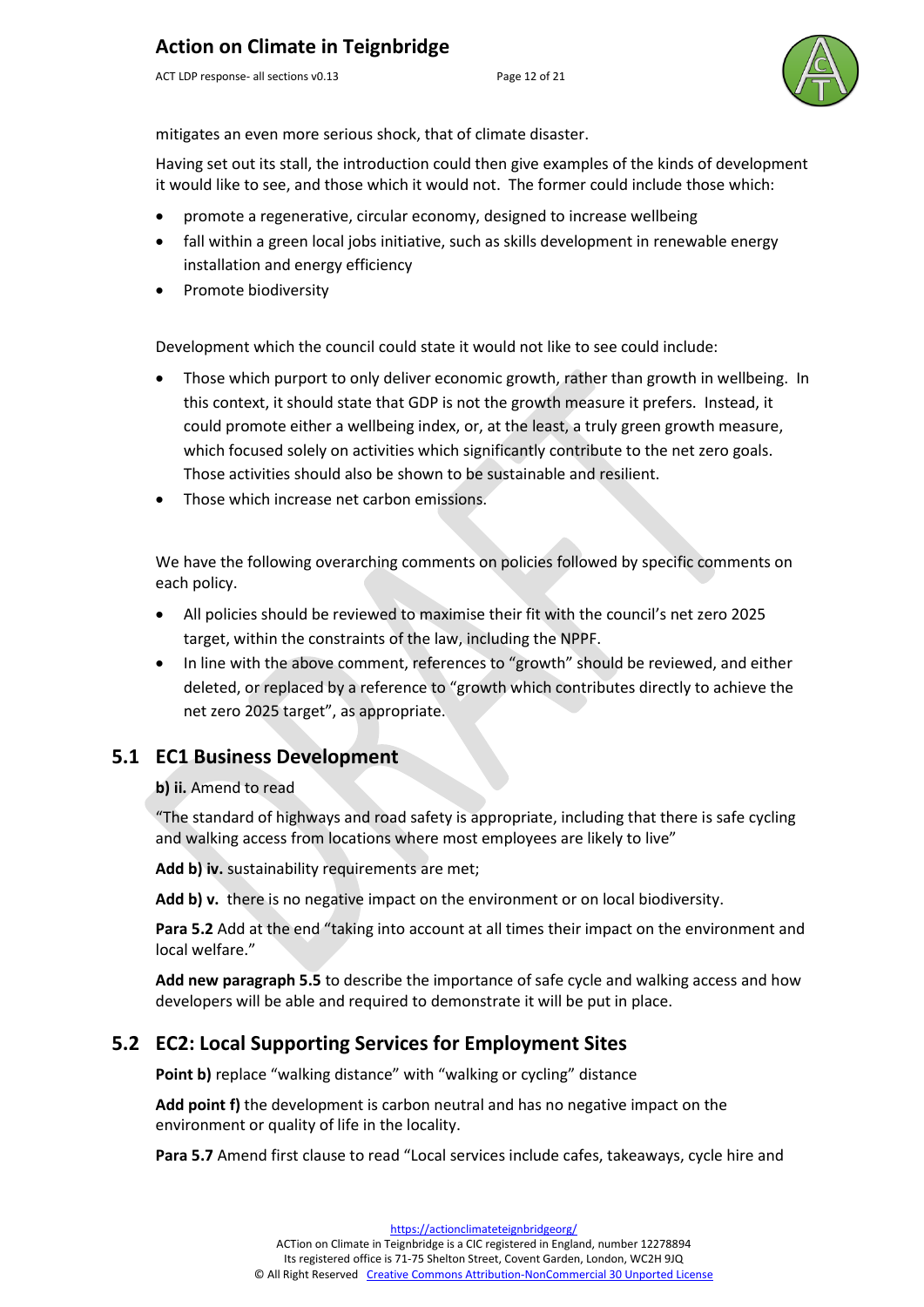ACT LDP response- all sections v0.13 Page 13 of 21



repair,"

#### **5.3 EC3: Loss of Employment Sites**

Point a)ii) Replace "sustainable location" with " location which enables the business to be more financially and environmentally sustainable, including increasing its contribution to the Council's net zero 2025 target"

**Point c)** Amend to read "the proposed replacement use has significant financial sustainability or carbon reduction benefits which outweigh the loss of employment"

**Para 5.8** amend second last line to read "justified in the context of the high importance of contributing to the net zero 2025 target". Also amend last sentence to read "This is fundamental to the Local Plan's objective of contributing to the net zero 2025 target."

#### **5.4 EC4: Inclusive Employment and Skills**

**First line** Ammend to read "To promote wider access to sustainable jobs which contribute to the net zero 2025 target and address skills shortages, particularly in energy efficiency, low carbon transport, locally produced food (particularly in small agricultural businesses) and locally produced products. "

**Point a)** First line delete "should" substitute "must", third line delete "sought" substitute "required", and add at end "focused on sustainable construction which contributes to the net zero 2025 target".

Point b) Delete "encouraged" substitute "required".

Para 5.9 last line delete "construction" substitute "low carbon construction".

Para 5.10 Delete "growth" substitute "net zero carbon"

#### **5.5 EC6: New Tourist Accommodation and Attractions**

This policy may now need revision for the 'new normal' following the pandemic.

**First line** Insert after "sector," "being one which is compatible with and contributes to the net zero 2025 target".

**2nd paragraph** Add at the end "with negligible environmental impact". Also inset provisions reflecting the need to support the transformation of the tourism industry to cater primarily to visitors arriving by, or travelling in the area using, low carbon transport, particularly cycles (including e-bikes), foot or electric vehicles.

Amend construction requirements to require zero carbon construction.

#### **Point g)** delete (duplication)

Para 5.15 Delete "sustainable expansion rather than inhibit its growth unnecessarily" and substitute "expansion which contributes to the net zero 2025 target"

after "accommodation" inset "which contributes to the net zero 2025 target"

#### **5.6 EC7: Static and Touring Caravan Sites**

Amend to require all proposals have provision for safe walking or cycling access and adequate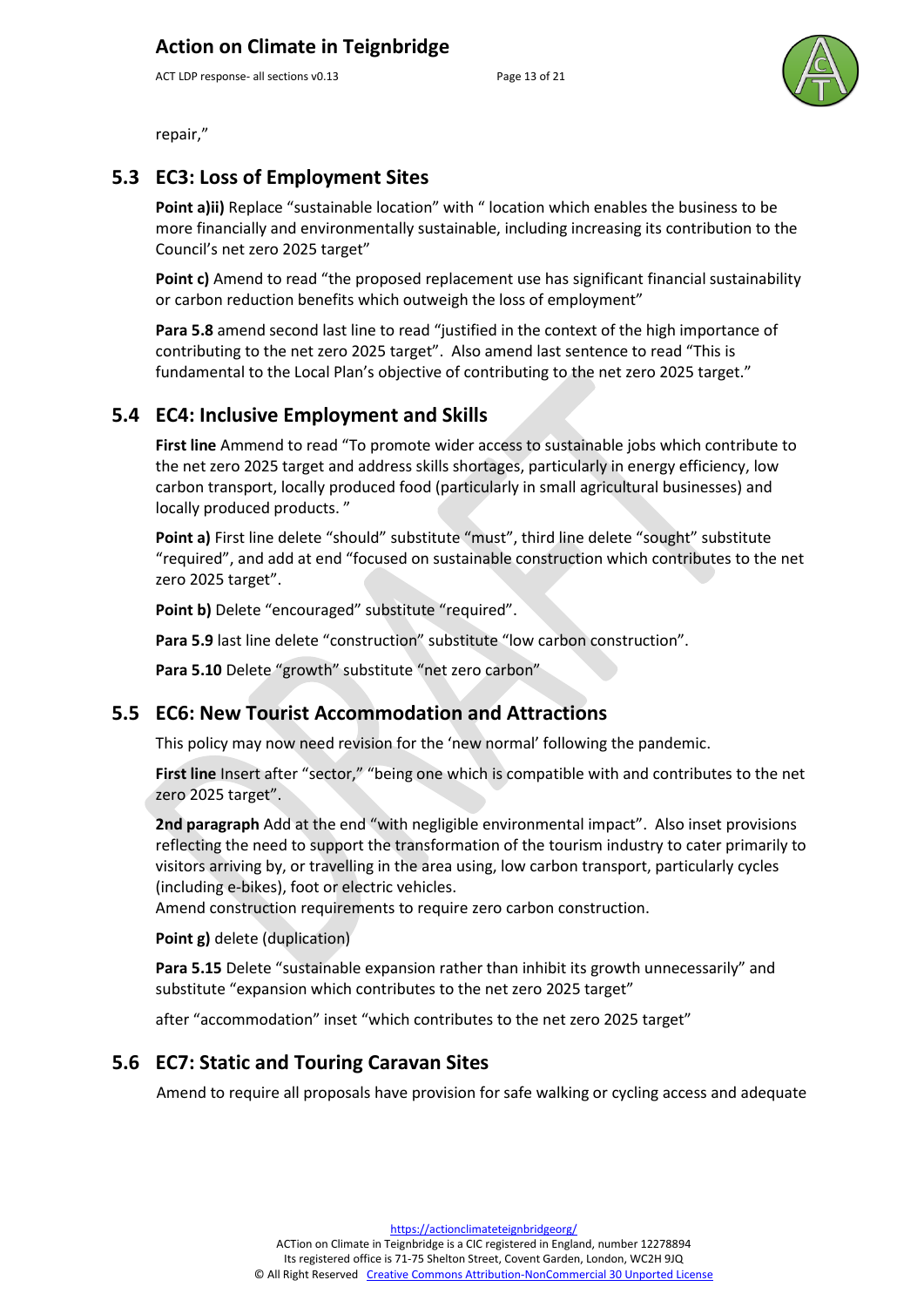ACT LDP response- all sections v0.13 Page 14 of 21



EV charging points.

#### **5.7 EC10: Vital and Viable Town Centres**

Amend to ensure that all development contributes to the net zero 2025 target

#### **5.8 EC11: Large Scale Retail Development**

Point c) Amend to read "The proposal will reduce travel and have facilities for cycle parking (including cargo bikes and those with trailers) and provide segregated cycling and walking routes from its reasonable catchment area[or similar phrase]"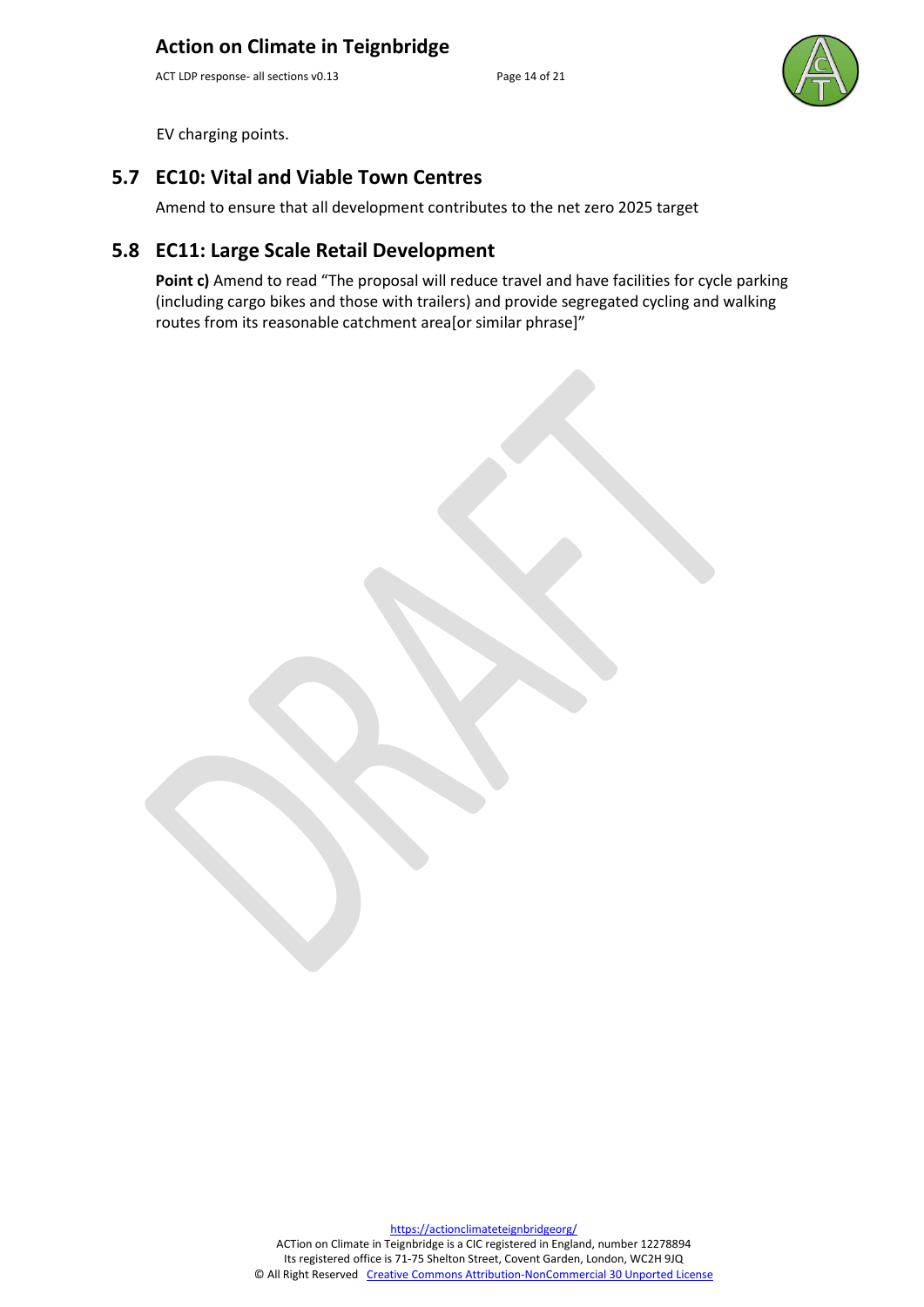ACT LDP response- all sections v0.13 Page 15 of 21



## **Section 6. Homes**

This chapter covers policies around developments in rural areas, i.e. outside (and in addition to) those defined in Part 2 of the Plan covering major development sites. It is not clear how this impacts overall numbers or how the council hope to manage limiting housing supply to the minimum required by law or is considered necessary.

Some of the terms/concepts used in this chapter are referenced elsewhere in the document. So for example 'settlements' now have a more specific definition in chapter 2 Sustainable Communities, but these definitions can change when Part2 comes along. It is therefore difficult to comment on specific location, although it appears that the overall intention is to extend the areas where housing development can take place.

We have received several concerns from Parishes with respect to the widespread misuse of regulation around housing development in the open countryside. There is already a major problem of making Barn Conversion a permitted development. Some of the policies here open further loopholes which can be exploited by those who intend to develop Open Market Housing in the countryside. While we would support limited development for Affordable Homes and agricultural workers, these must come with temporary approval or long-term restriction on change of use.

Policies H1-5 cover affordable homes and self-build requirements, these are very reasonable with specific measurable criteria.

The remaining policies appear to be an attempt at covering every other possible development, extension or sub-division for developments adjacent to and existing 'settlement' or in open countryside. There are several concerns here despite the statement in SC2 on limiting development in open countryside.

The specific concerns are listed in responses to each policy below.

#### **6.1 H1: Affordable Housing Targets**

No comments.

#### **6.2 H2: Affordable Housing Controls**

No comments.

#### **6.3 H3: Inclusive Design and Layout**

No comments.

#### **6.4 H4: Homes Suitable for All**

**Para 6.22** M4 regulations don't appear to state the same thing? See [https://assets.publishing.service.gov.uk/government/uploads/system/uploads/attachment\\_d](https://assets.publishing.service.gov.uk/government/uploads/system/uploads/attachment_data/file/540330/BR_PDF_AD_M1_2015_with_2016_amendments_V3.pdf) [ata/file/540330/BR\\_PDF\\_AD\\_M1\\_2015\\_with\\_2016\\_amendments\\_V3.pdf](https://assets.publishing.service.gov.uk/government/uploads/system/uploads/attachment_data/file/540330/BR_PDF_AD_M1_2015_with_2016_amendments_V3.pdf)

- M4(2) means Accessible and Adaptable dwellings
- M4(3) means Wheelchair accessible.
- M4(3a) refers to approach to the dwelling
- M4(3b) refers to Private entrances and spaces within the building.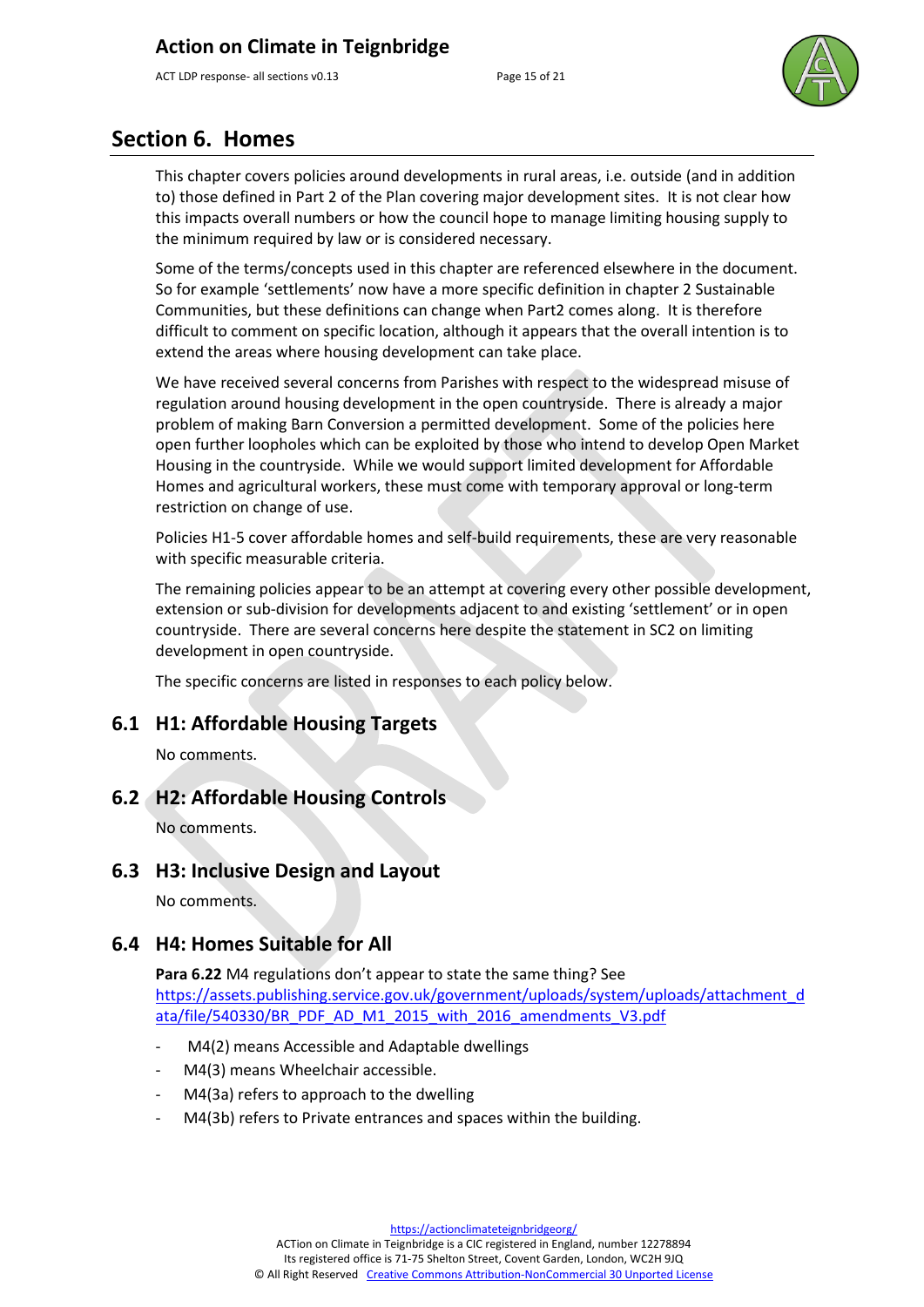ACT LDP response- all sections v0.13 Page 16 of 21



Why separate % for 3a and 3b surely these are part of the same thing, the 2016 building<sup>ii</sup>

#### **6.5 H5: Custom and Self Build**

No comments.

#### **6.6 H6: Rural Exception Sites**

**Condition a** And others in this section, use "proven" to define certain pre-requisites. This concept and process are not defined anywhere, so are open to subjective interpretation.

**Condition b** Uses the term Rural Settlement, this is not defined anywhere and could therefore mean any building in use.

**Condition f** Does include limitations on allowing Market Housing, but these are dependant on other undefined limitations which may or may not exist.

**Condition g** Allows up to 20 new houses per site, this seems a large number for an 'exception site' in open countryside. It is difficult to see how that number of primarily Affordable Homes could meet all the other requirements on environment, transport, employment in open countryside.

**Condition h** Requires "meaningful engagement", given that this is undefined and subjective, would it not be more appropriate to have it in the supporting notes rather than part of a policy? It doesn't even require community approval, just engagement.

#### **6.7 H7: Entry Level Exception Sites**

This policy appears to be identical to H6 except that is must be for 100% Affordable Homes, so no Market Housing allowed. It appears to limit these to being adjacent Settlements as defined in the Plan, but this could just be an oversight.

**Condition e** Allows the extent of this to be up to 1 Ha or 5% in size of the existing settlement. Although "size" is not defined, this could result in substantial developments on the edge of Settlements as 5% would represent 100's of homes for some Settlements. It appears to go against having Settlement Boundaries.

#### **6.8 H8: Local Needs Housing in Rural**

This policy is similar to H6&7 but suggests it is restricted to Self-Build plots.

**Condition b** Introduces a number of undefined concepts such as "custom plot" and "qualifying local connection", this makes it possible to build up to 9 units per plot and cumulatively up to 10% of the number of housing in the settlement. These are very large numbers!

**Para 6.45** Suggests that this policy will help community land trusts and similar organisation, but the policy does not provide any preference for these over Market Housing for "custom plots". The effect of this policy is likely to be that those who can afford it will extend Settlement Limits.

#### **6.9 H9: Homes for the Travelling Community**

No comments.

#### **6.10 H10: Householder Development**

**Condition J** Appears to be an afterthought, would that not apply anyway to any new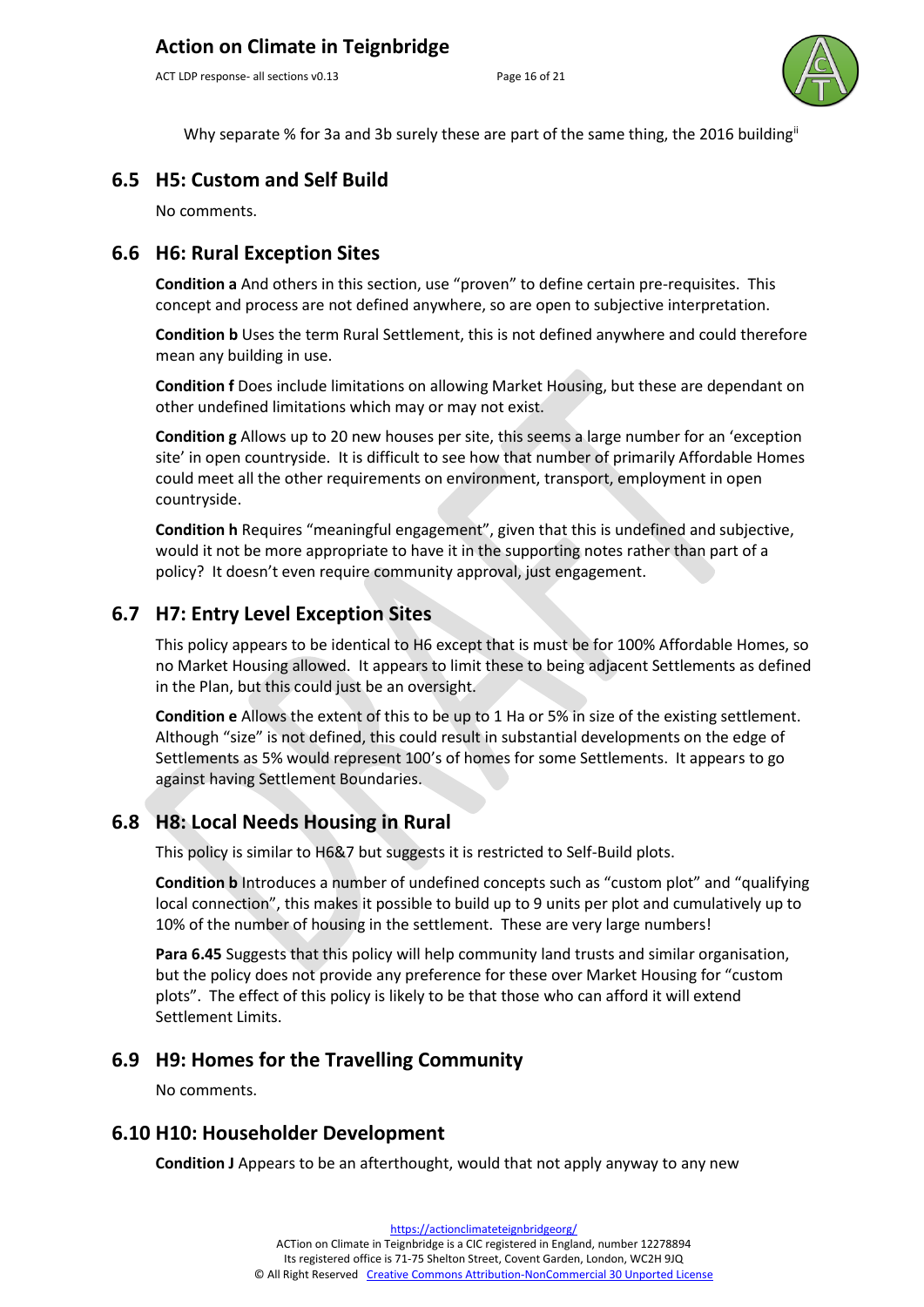ACT LDP response- all sections v0.13 Page 17 of 21



development of any size.

#### **6.11 H11: Residential Amenity**

No comments.

#### **6.12 H12: Replacement Dwellings**

Interesting that there are several conditions for improvements, but none on reduction in emissions. One can only hope that is because any new building needs to be Net Zero as defined elsewhere.

#### **6.13 H13: Re-use and Conversion of Existing Buildings in the Countryside**

This policy appears to allow any unused building of whatever state to be converted for residential or commercial use and rebuild accordingly.

**Condition c** Appears to allow for the curtilage to be extended with little or subjective constraints.

#### **6.14 H14: Subdivision of Existing Dwellings**

No comments.

#### **6.15 H15: Rural Workers' Dwellings**

**Condition d** Appears to reduce the limit of no sale of dwellings from 7 to 3 years. So that such Rural Worker Dwellings could be built and sold every 3 years when considering removal of conditions in H16.

#### **6.16 H16: Removal of Conditions Imposed on Rural Workers' Dwellings**

No comments.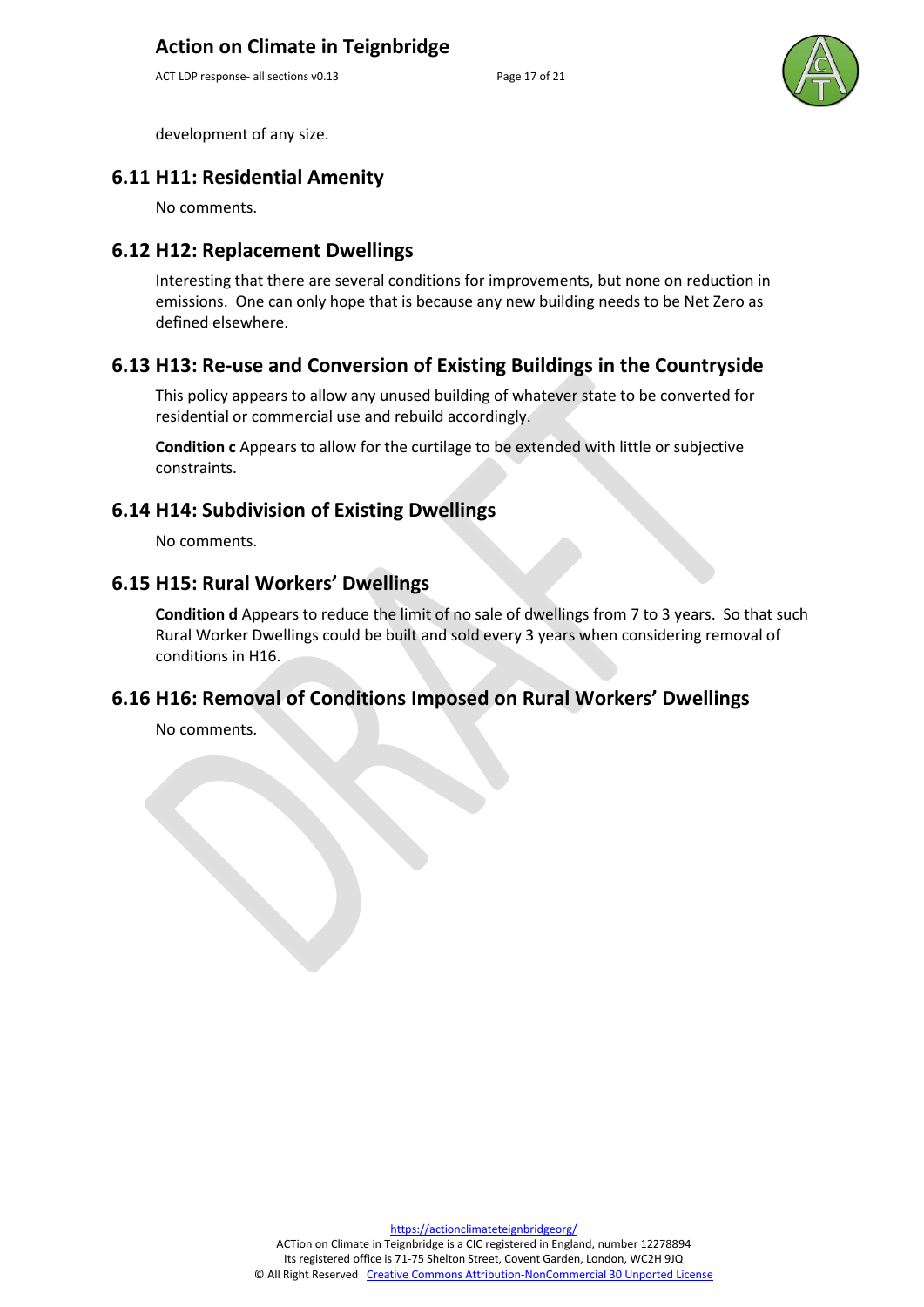ACT LDP response- all sections v0.13 Page 18 of 21



## **Section 7. Environment**

#### **7.1 EN1: Strategic Open Breaks**

No comments.

#### **7.2 EN2: Undeveloped Coast**

No comments.

#### **7.3 EN3: Coastal Change Management Areas**

**Point a - i** Under essential infrastructure include other possible sources of renewable energy, such as wave/tidal power and creation of lagoons.

#### **7.4 EN4: Landscape Protection and Enhancement**

**Map on page 144** – there should be a link to a document that describes the landscape character of the different areas designations.

#### **7.5 EN5: Equine Development**

No comments.

#### **7.6 EN6: Flood Risk**

**Points 1 and 2** state that developments should not be sited in Flood Zones 1 (low risk) and sets conditions for developments in Zones 2 and 3, only if there is no alternative available site in Flood Zone 1. The policy is adequate and clearly determines the steps that will be taken for development applications on Zones 2 and 3.

#### **7.7 EN7: Air Quality Policy**

**Point 2**- Harmful impact on air quality should be avoided and not mitigated. We should aim for a reduction of polluting traffic in inhabited areas. Can car free town centres in the area be considered and can the plan reflect this on guidelines for new developments?

It is now recognized that there is no safe level of particulates for human health, and that clean air is a basic human right, therefore given the poor air quality along some Teignbridge streets addressing this issue is of the highest priority.

In the study below (January 2020) the conclusion is that 'short-term exposure to PM2·5 was associated with an increased risk of 'out of hospital cardiac arrest' even at relatively low concentrations. Regulatory standards and targets need to incorporate the potential health gains from continual air quality improvement even in locations already meeting WHO standards.' That is, there is no safe level of air pollution exposure.

[https://www.thelancet.com/journals/lanplh/article/PIIS2542-5196\(19\)30262-1/fulltext](https://www.thelancet.com/journals/lanplh/article/PIIS2542-5196(19)30262-1/fulltext)

This supports previous studies on air pollution and human health and more information can be found in The Lancet Commission on Pollution and Health (2017)

<https://www.thelancet.com/commissions/pollution-and-health>

**Add a point 4** - Big developments have to contribute to an employment plan in the area so as to reduce commuting to other areas.

**Add a point 5** – Teignbridge District Council will favour proposals of car free developments. Car sharing, public transport and parking zones would be created at specific area of the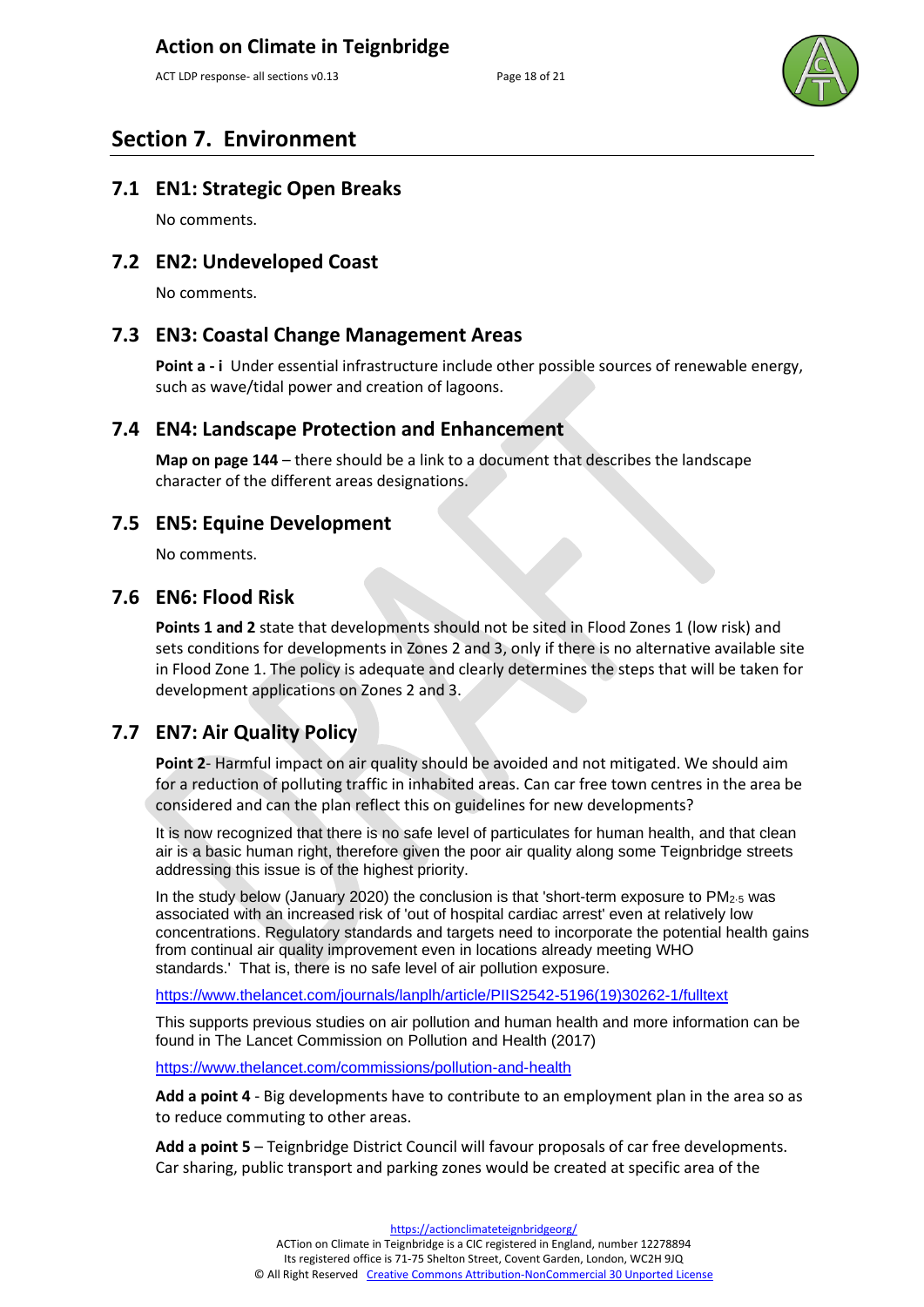ACT LDP response- all sections v0.13 Page 19 of 21



development.

#### **7.8 EN8: Light Pollution**

Point b) Include a statement on lighting on areas around Greater Horseshoe bats roosts, linking it to EN14.

#### **7.9 EN9: Contaminated Land/ Land Instability**

No comments.

#### **7.10 EN10: Biodiversity**

**Points 1 and 2** - Biodiversity and habitat connectivity

TDC should map and publish important wildlife corridors/habitat connectivity areas. Wildlife Corridors must include a mosaic of habitats to improve the diversity that the corridors provide.

**Point 3 and 4**– Net gain must be delivered in perpetuity and funded by developers and offset and net gain must be delivered before construction commences.

Net gain must be delivered via conservation bodies, local authority ranger services and approved providers.

#### **7.11 EN11: Important Habitats and Features**

Specific comment on the next parts.

#### **7.12 EN12: Legally Protected and Priority Species**

We welcome the inclusion of **S41 List of priority species**, and Devon Local Priority and Special Species on the list of species to be protected.

#### **7.13 EN13: European Protected Wildlife Sites**

#### **The Exe Estuary SPA and Dawlish Warren SAC:**

We recommend an additional Policy specifically addressing the Exe Estuary SPA and Dawlish Warren SAC. This would include bullet 4 from EN13 and:

No development shall be permitted on any land functionally-linked to the Exe Estuary SPA or Dawlish Warren SAC. TDC needs to map these areas.

No housing, tourist accommodation or tourist attraction development within 2km of the Exe and Warren - to reduce disturbance and habitat destruction.

The Council will encourage projects to extend the area of functionally-linked land in anticipation of the effects of global warming and sea-level rise.

#### **Dartmoor SAC, South Dartmoor Woods SAC**:

Include a point on potential recreational impacts on these sites from more housing in Teignbridge and that developers have to address that by funding recreational/ green spaces near the development site.

#### **7.14 EN14: South Hams Special Area of Conservation**

No development shall be permitted within 1km of Special Area of Conservation maternity roosts, except within an existing settlement boundary. Where part of the 1km zone is already

> [https://actionclimateteignbridgeorg/](https://actionclimateteignbridge.org/) ACTion on Climate in Teignbridge is a CIC registered in England, number 12278894 Its registered office is 71-75 Shelton Street, Covent Garden, London, WC2H 9JQ © All Right Reserved [Creative Commons Attribution-NonCommercial 30 Unported License](http://creativecommons.org/licenses/by-nc/3.0/)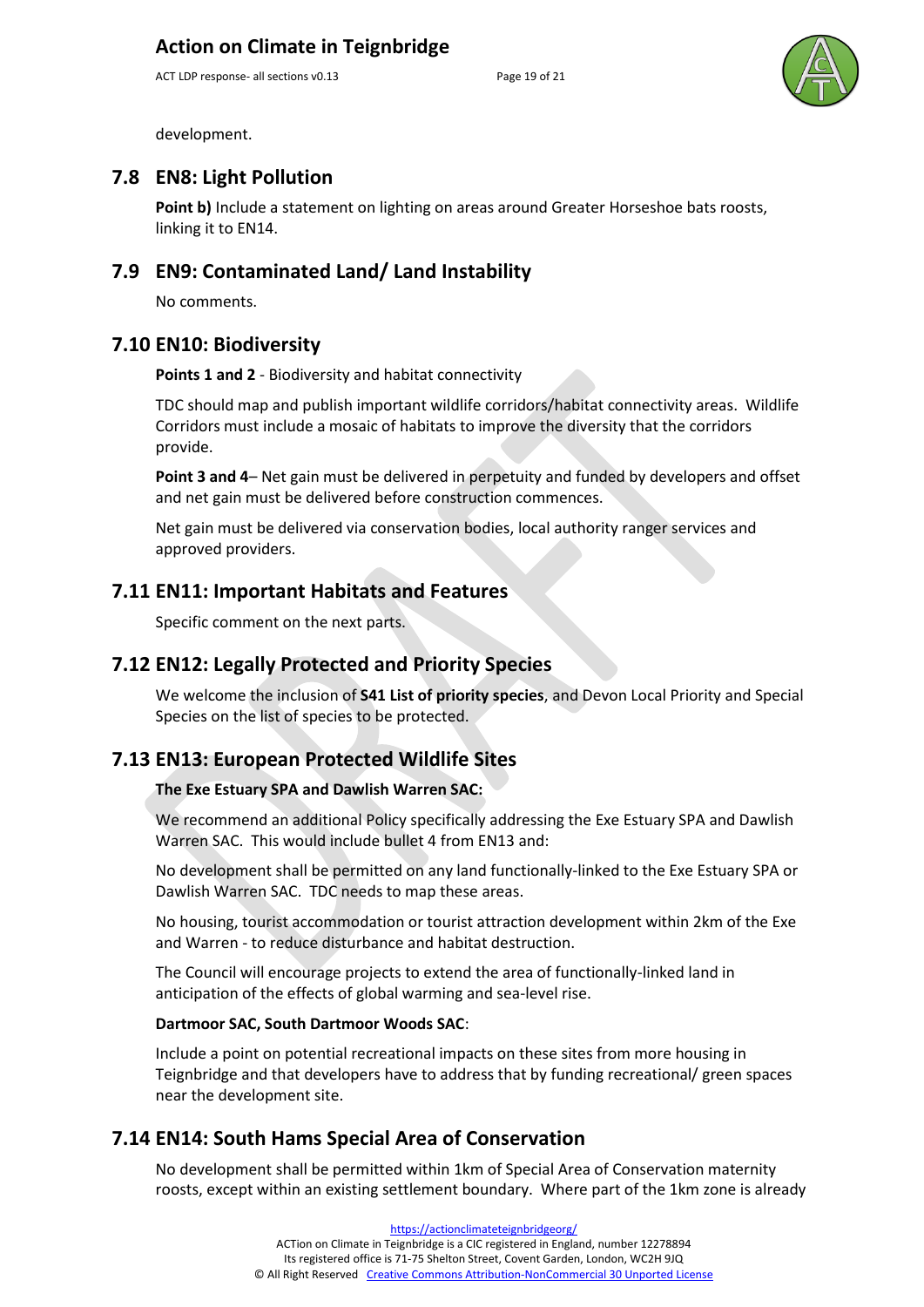ACT LDP response- all sections v0.13 Page 20 of 21



within a settlement boundary, or otherwise significantly developed, the no-development zone should be redrawn to include the same area as a 1km radius circle.

Where, following the securing of directly delivered mitigation of impacts on the South Hams SAC from developments within the Sustenance Zones or the Landscape Connectivity Zone, there remain residual or in-combination impacts, the Council may accept financial contributions towards delivery of strategic mitigation measures including: suitably located secure roosts, connectivity-enhancing hedges, and appropriately-managed foraging habitat.

Include in e:

Particular consideration will be paid to proposals within 1km of a designated roost as this area is crucial for foraging juveniles and for dispersal from the roost.

### **7.15 EN15: Trees, Hedges and Woodlands**

Increasing tree cover will help tackle climate change through CO2 sequestration, improve airquality, benefit people's mental well-being, and provide food, timber and fuel.

TDC will work to increase tree cover in both urban and rural areas by 5% within the life of the Plan, by:

Requiring new developments to deliver an appropriate amount of tree planting.

Work with local parishes to identify areas for tree planting.

Species planted should include fruit and nut trees, especially in urban areas, and a mix of locally occurring native species especially in rural areas. Where non-native and nonproductive species are planted, wildlife-friendly species should be used.

Add a **Point 7** In most cases hedge translocation will be preferred over hedge removal followed by replanting.

#### **7.16 EN16: Heritage Assets**

Include a **point f)** Changes would be permitted to improve the energy efficiency of the buildings.

#### **7.17 EN17: Conservation Areas**

No comments.